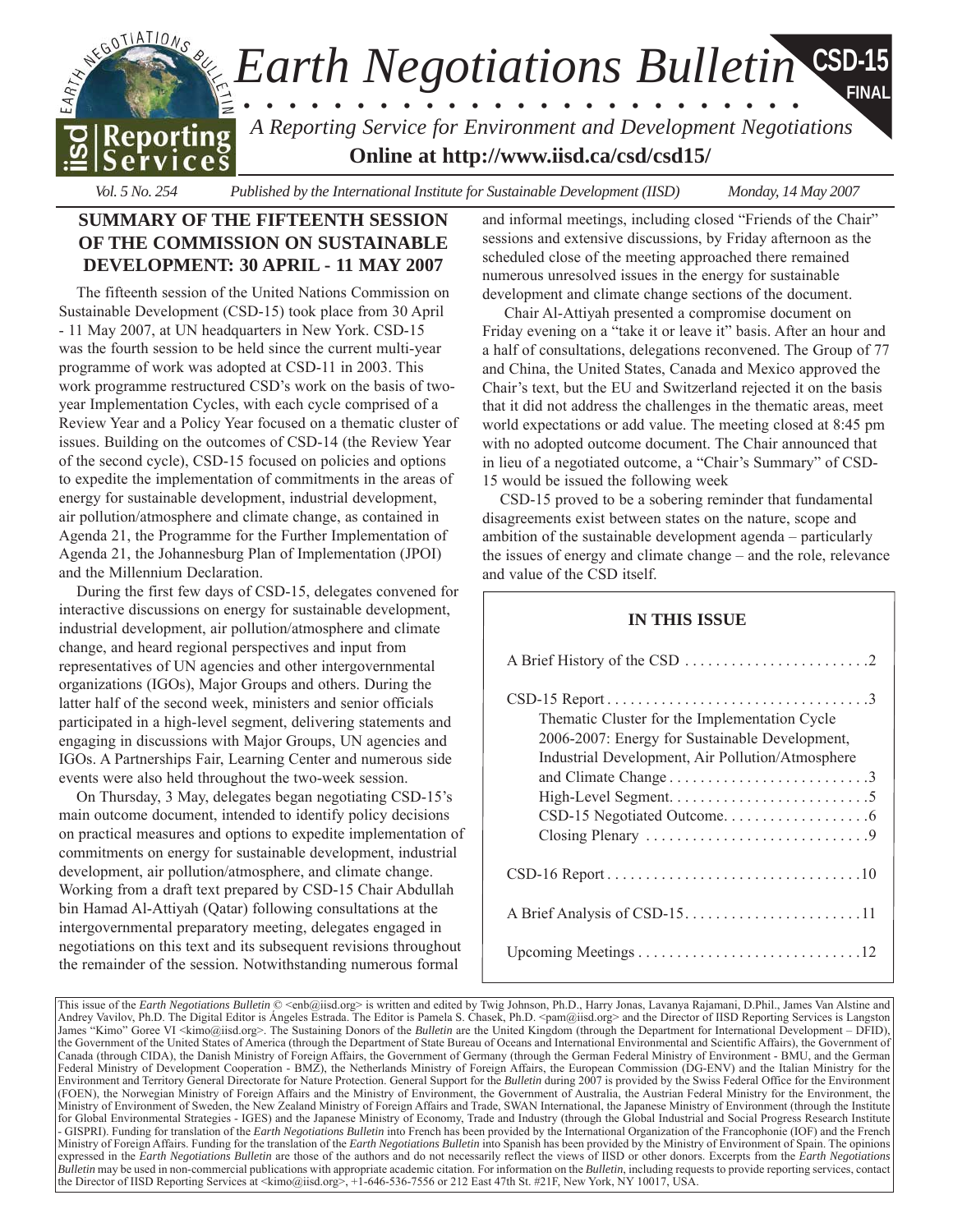

<span id="page-1-0"></span>*Monday, 14 May 2007 Vol. 5 No. 254 Page 2*   **. . . . . . . . . . . . . . . . . . . . . . . . . . . . . . . . . .** 

### **A BRIEF HISTORY OF THE CSD**

The Commission on Sustainable Development emerged from Agenda 21, the programme of action for sustainable development adopted in June 1992 at the United Nations Conference on Environment and Development (UNCED), also known as the ìEarth Summit.î Agenda 21 called for the creation of the CSD to ensure effective follow-up of UNCED, enhance international cooperation, and examine progress in the implementation of Agenda 21 at the local, national, regional and international levels. In 1992, the UN General Assembly adopted resolution 47/191, which established the CSD's terms of reference and composition, organization of work, relationship with other UN bodies, Secretariat arrangements, and guidelines for the participation of Major Groups. The CSD held its first substantive session in June 1993 and has since met annually. During its first five years, the CSD systematically reviewed the implementation of all chapters of Agenda 21.

**UNGASS-19:** In June 1997, five years after UNCED, the 19th Special Session of the UN General Assembly (UNGASS-19), also known as " $Rio+5$ ," was held to review the implementation of Agenda 21. Negotiations produced a Programme for the Further Implementation of Agenda 21. Among the decisions adopted at UNGASS-19 was a five-year CSD work programme, which identified sectoral, cross-sectoral and economic sector/Major Group themes for the next four sessions of the Commission. Overriding issues for each year were poverty, and consumption and production patterns. In 1998, CSD-6 included industry among the issues on its agenda, and adopted a decision on industry and sustainable development.

**CSD-9:** The ninth session of the CSD took place from 16- 28 April 2001, at UN headquarters in New York. The session reviewed the sectoral themes of energy and atmosphere, the economic dimension of transport, and the cross-sectoral themes of information for decision-making and participation, and international cooperation for an enabling environment. The decision on energy contained six sections on general considerations, issues and options, overarching issues, regional and international cooperation, which dealt with diverse matters relating to, *inter alia*: energy efficiency; renewable energy and advanced fossil fuels; and making markets work for sustainable development and international endeavors. Consensus was not reached on certain issues, including: energy efficiency codes and standards; the phase-out of harmful subsidies in developed countries; reductions in atmospheric pollutants; and references to the development of policies supporting energy for sustainable development.

**WSSD:** The tenth session of the CSD acted as the Preparatory Committee for the World Summit on Sustainable Development (WSSD), which took place from 26 August to 4 September 2002, in Johannesburg, South Africa. The WSSD adopted two main documents: the Johannesburg Plan of Implementation (JPOI) and the Johannesburg Declaration on Sustainable Development. The JPOI addresses energy in the context of sustainable development, and calls for action on access to energy services, recognition of the linkage between energy provision and poverty eradication, alternative energy technologies, and diversity of supply. The JPOI addresses climate change as a "global concern," considers

industrial development in the context of poverty eradication and sustainable natural resource management, and considers the health impacts of air pollution.

**CSD-11:** The eleventh session of the CSD took place from 28 April to 9 May 2003 at UN headquarters in New York. The session set out the Commission's multi-year programme of work for the period 2004-2017 and decided on the modalities for reporting, partnerships, and enhancing both UN system coordination and Major Groups' contributions. Delegates also decided to introduce two-year "Implementation Cycles" for the CSD's future sessions, with each cycle focusing on thematic clusters alongside cross-sectoral issues. Each cycle is comprised of a non-negotiating Review Year followed by a Policy Year.

**CSD-12:** The twelfth session of the CSD was held from 14 to 30 April 2004, at UN headquarters in New York. The first three days served as the preparatory meeting for the International Meeting on the 10-year Review of the Programme of Action for the Sustainable Development of Small Island Developing States (SIDS). The following two weeks were devoted to the CSD-12 Review Session. CSD-12 focused on identifying constraints, obstacles, successes and lessons learned with regard to water, sanitation and human settlements.

**CSD-13:** The thirteenth session of the CSD took place from 11 to 22 April 2005, at UN headquarters in New York. Building on the outcomes of CSD-12 and an intergovernmental preparatory meeting in February/March 2005, CSD-13 focused on policies and options to expedite the implementation of commitments in the areas of water, sanitation and human settlements.

**CSD-14:** The fourteenth session of the CSD took place from 1-12 May 2006, at UN headquarters in New York. As this was the first year of the second implementation cycle, CSD-14 was tasked to review progress in energy for sustainable development, industrial development, air pollution/atmosphere and climate change, together with inter-linked and cross-cutting issues. The first week of CSD-14 featured a series of thematic discussions and meetings to consider reports from the UN Regional Commissions on the status of implementation. One day was dedicated to a Multi-Stakeholder Dialogue. During the second week, one day was set aside to discuss SIDS, with a review of the implementation of the Mauritius Strategy. The second week also included a high-level segment. At the conclusion of CSD-14, delegates adopted the report of the session, including the Chair's non-negotiated summary, which contained an overview of the discussions and events.

**IPM:** The Intergovernmental Preparatory Meeting (IPM) for CSD-15 took place from 26 February to 2 March 2007, at UN headquarters in New York. Throughout the week, delegates met in plenary to consider policy options for the four themes of energy for sustainable development, industrial development, air pollution/atmosphere and climate change, as well as interlinkages and cross-cutting issues. There was also a session on SIDS. These deliberations were reflected in a preliminary draft Chair's negotiating document, which was distributed towards the end of the meeting. The text was revised based on initial feedback from the participants and formed the basis for further discussions and negotiations at CSD-15.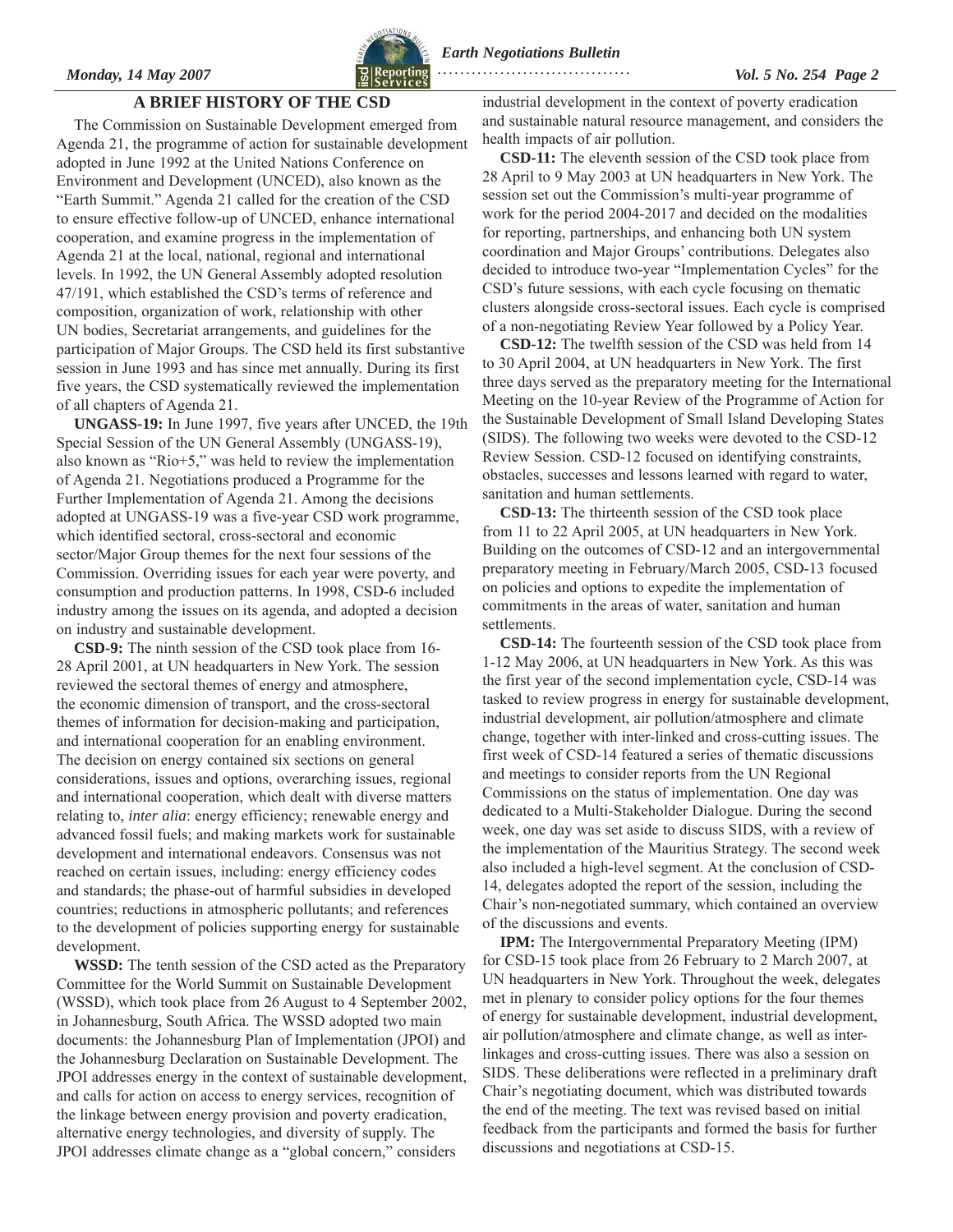

### **CSD-15 REPORT**

<span id="page-2-0"></span>CSD-15 Chair Abdullah bin Hamad Al-Attiyah, Deputy Prime Minister and Minister of Energy and Industry of Qatar, opened the fifteenth session of the Commission on Sustainable Development on Monday morning, 30 April 2007. He reviewed the outcome of CSD-14 and of the CSD-15 intergovernmental preparatory meeting, and suggested that CSD-15 focus on areas where it could add value.

JosÈ Antonio Ocampo, UN Under-Secretary-General for Economic and Social Affairs, expressed hope that CSD-15 would craft thoughtful and focused policy decisions, including on access to modern energy services for eradicating poverty.

Following an invitation for general comments from the floor, Pakistan, for the Group of 77 and China (G-77/China), called for the full implementation of commitments made at recent summits and the integration of the three pillars of sustainable development, emphasizing that progress in the environmental field should be matched by progress in other areas. He indicated continuing obstacles, including lack of financial, human and technical resources in developing countries.

Sudan, on behalf of the African Group, said special consideration should be given to the most vulnerable countries, and noted the importance of inter-ministerial processes and partnerships such as the New Partnership for Africa's Development (NEPAD). The Caribbean Community highlighted its members' vulnerability to natural disasters and described the Caribbean Catastrophe Risk Insurance Facility, the first regional disaster insurance facility in the world.

Germany, for the European Union (EU), proposed monitoring implementation, introducing time-bound targets, initiating an international agreement on energy efficiency, and reviewing energy in the CSD's sessions in 2010/2011 and 2014/2015. He also highlighted the impact of climate change on security.

The US said the international environmental governance system has been prolific in negotiating multilateral environmental agreements, and recommended turning the many pages of text into action on the ground. Switzerland said the CSD has not lived up to expectations, and needs to add value to, not just repeat, what has been done in the past.

In addition to general comments, delegates heard reports on relevant intersessional meetings held since CSD-14 including:

- Sixth Meeting of the Global Forum on Sustainable Energy  $(November - December 2006);$
- Tokyo International Conference on African Development (March 2007);
- Oslo Conference on Good Governance and Social and Environmental Responsibility (March 2007);
- Ministerial Conference on Renewable Energy and Energy Efficiency (April 2007); and
- Asia-Europe Meeting of Environment Ministers (April 2007). Delegates also addressed various organizational matters,

formally electing Vice-Chair-designate Luiz Alberto Figueiredo Machado (Brazil) from the Latin American and Caribbean Group to the Bureau. The other Bureau members, Frances Lisson (Australia), Alain Edouard Traore (Burkina Faso) and Jiří Hlaváček (Czech Republic), were elected in 2006. Delegates also approved the CSD-15 provisional agenda (E/CN.17/2007/1) and organization of work. The following summary reports on the discussions and negotiations at CSD-15 and is organized around the meeting's agenda.

### *THEMATIC CLUSTER FOR THE IMPLEMENTATION CYCLE 2006-2007: ENERGY FOR SUSTAINABLE DEVELOPMENT, INDUSTRIAL DEVELOPMENT, AIR POLLUTION/ATMOSPHERE AND CLIMATE CHANGE*

Delegates devoted the majority of their time at CSD-15 to the thematic issues for CSD's 2006-2007 implementation cycle – energy for sustainable development, industrial development, air pollution/atmosphere and climate change. These issues, considered under a single agenda item, were addressed in numerous official meetings, including a plenary session on regional perspectives held on 30 April, and several interactive discussions held from 1 to 2 May on each of the four themes. The thematic issues along with the CSD's cross-cutting issues were also discussed at the high-level segment, which took place from 9-11 May. Numerous other events held alongside the formal CSD meetings  $-$  including the Partnerships Fair, Learning Center and side events – also focused on these issues. In addition, delegates devoted considerable time to negotiating CSD-15's proposed outcome document, intended to identify policy decisions on practical measures and options to expedite implementation of commitments on energy for sustainable development, industrial development, air pollution/atmosphere and climate change.

**REGIONAL PERSPECTIVES:** On Monday, 30 April, delegates considered regional perspectives on the thematic issues. Representatives of UN agencies, regional commissions and other intergovernmental organizations addressed the issues, and engaged in discussions with delegations.

On energy for sustainable development and industrial development, discussions focused on: balancing economic growth with environmental sustainability; institutional and policy frameworks; promoting a pro-poor energy policy; nuclear energy; market penetration of renewables; value of hydroelectricity in Africa given water shortages; regional cooperation in achieving energy security; South-South cooperation; strengthening financial intermediaries for Clean Development Mechanism (CDM) projects under the Kyoto Protocol; liberalizing energy markets; corporate social responsibility; mobilizing public and private finance; technology transfer; multi-stakeholder dialogue involving banks, investors, governments, and intergovernmental organizations to identify responsibilities, timelines and risk; and enhancing investment in oil and gas exploration and production activities using cleaner technologies.

On air pollution/atmosphere and climate change, key issues included: regional mitigation and adaptation strategies; mainstreaming climate change in poverty reduction strategies; including indigenous and local communities in national multistakeholder processes; carbon markets; sustainable transport initiatives; regional knowledge centers; using the Convention on Long-Range Transboundary Air Pollution as a model for other regions; analyzing subregional impacts; and providing postdisaster assistance.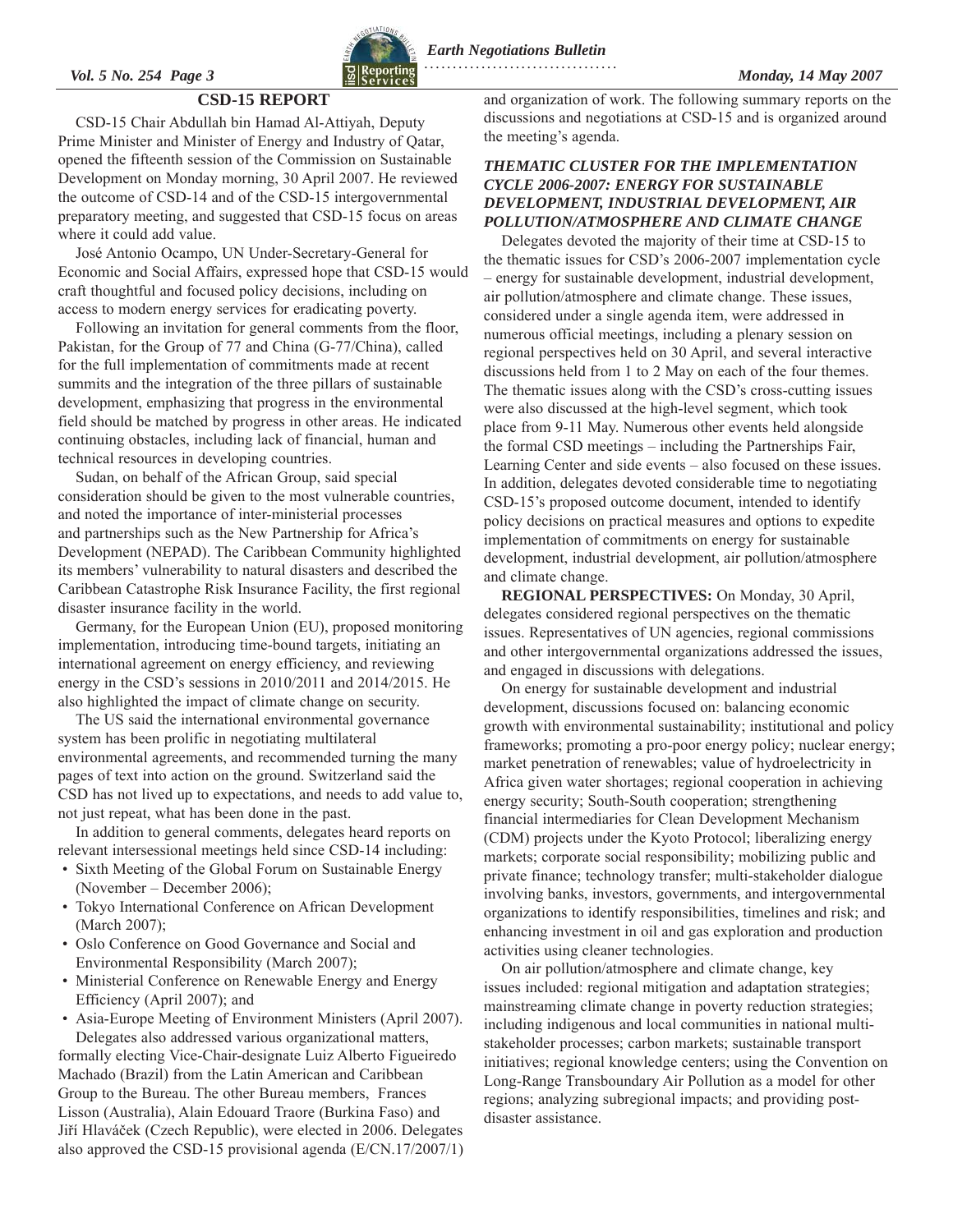

*Monday, 14 May 2007 Vol. 5 No. 254 Page 4*   **. . . . . . . . . . . . . . . . . . . . . . . . . . . . . . . . . .** 

On cross-cutting issues, discussion focused on: cooperation among UN agencies; value of regional meetings in developing a collective approach; and cooperation in harmonizing and integrating policies.

A summary of these discussions is available at: [http://www.](http://www.iisd.ca/vol05/enb05245e.html) [iisd.ca/vol05/enb05245e.html](http://www.iisd.ca/vol05/enb05245e.html)

**INTERACTIVE DISCUSSIONS WITH MAJOR GROUPS:** On Monday, 30 April, Vice-Chair Alain Edouard Traore chaired an interactive discussion with Major Groups on the thematic issues. In the discussion, Women emphasized the need to mainstream gender issues into energy decisionmaking. Children and Youth called for time-bound measurable targets for energy efficiency, energy savings, energy access and renewables. Indigenous Peoples noted the need for robust policy and regulatory frameworks, corporate accountability, participatory decision-making and respect for human rights. NGOs highlighted the importance of time-bound targets for energy efficiency and renewables, relevant funding and a review mechanism. Local Authorities noted the need to create incentives for renewables and energy efficiency, development of alternative fuels, greenhouse gas (GHG) reduction targets and support for public transit. Workers and Trade Unions stressed the importance of democratic governance, decent work standards, sustainable production systems and "green jobs." Business and Industry underscored the significance of open markets, trade liberalization, intellectual property rights protection and partnerships. The Scientific and Technological Community noted the need to consider safe and secure nuclear energy systems, and assist industrial development in developing countries with capacity building and clean technology transfer. Farmers called for cost-competitive sustainable energy technologies, access to the necessary capital and risk-minimization measures. Several countries underscored the importance of contributions from Major Groups, and expressed support for specific suggestions.

A summary of these discussions is available at: [http://www.](http://www.iisd.ca/vol05/enb05245e.html) [iisd.ca/vol05/enb05245e.html](http://www.iisd.ca/vol05/enb05245e.html) 

**COMMENTS AND DISCUSSION ON POLICY OPTIONS AND POSSIBLE ACTIONS IN THE CHAIR'S DRAFT NEGOTIATING DOCUMENT:** On Tuesday, 1 May, delegates met in parallel sessions to discuss policy options and possible actions contained in the Chair's draft negotiating document. Discussions were structured around each of the four thematic issues, and focused on priority actions, cross-cutting issues and specific initiatives. On Wednesday, 2 May, delegates considered inter-linkages and cross-cutting issues, and continued discussion on energy for sustainable development and climate change.

**Energy for Sustainable Development:** This session was facilitated by Vice-Chair Frances Lisson. In their interventions, delegates and Major Groups focused on a wide range of issues, including increasing renewables and reducing their cost; carbon capture and storage; research and technology cooperation; access to energy for the poor, those in rural and remote areas, and women; cooperation with the private sector and international financial institutions; transfer of clean technologies to developing countries; and inclusion of a SIDS section in the Chair's

document. Delegates also discussed the potential and merits and limitations of biofuels, solar energy, liquid natural gas, fossil fuels and nuclear power.

The G-77/China highlighted the need to increase access to energy, improve energy efficiency and enhance international and regional cooperation. The EU noted the need for CSD-15 outcomes to include: time-bound targets on energy efficiency, renewables and access to energy; a review arrangement; followup at CSD's 2010/11 and 2014/15 sessions; and a compilation of national and regional goals and commitments. The US supported follow-up in 2010 and 2014. Canada favored a balanced marketbased approach, and Australia said that the CSD should act as a focal point for the discussion of partnerships.

**Industrial Development:** This session was facilitated by Vice-Chair Jiří Hlaváček. In their interventions, delegates and Major Groups focused on a wide range of issues, including: pro-poor and sustainable economic growth; cleaner production schemes; investment funds to promote clean development; industrial integration in the NEPAD region; technology transfer on favorable terms; "the reduce, reuse and recycle" principle; indigenous peoples' entrepreneurship; impacts of industrial development on agriculture; capacity building and technology transfer; corporate social responsibility; the role of the market in cleaner production and innovation; and national growth indexes to account for social and environmental factors.

The G-77/China emphasized the imperative of economic growth for developing countries, listed the factors constraining industrialization and submitted policy options. On clean technology, the EU called for increased research and measures to stimulate demand. The Alliance of Small Island States (AOSIS) highlighted the importance of the Mauritius Strategy. The US warned against reopening concluded debates and urged participants to reaffirm their commitments to previous agreements. Australia underscored the CSD's role in sharing national experiences, and Canada stressed the importance of corporate social responsibility.

**Air Pollution/Atmosphere:** This session, facilitated by Vice-Chair Traore, considered both indoor and outdoor air pollution. On outdoor air pollution interventions focused on: controlling illegal trade in polluting substances; strengthening the Multilateral Fund for the Implementation of the Montreal Protocol; creating markets and financial incentives for clean technologies; supporting the agricultural community in developing biofuels; adopting time-bound and measurable targets on air pollution; and locating efforts in the context of economic growth and poverty reduction.

On indoor pollution, interventions focused on gender aspects, capacity building, technology transfer, financing, and the impacts of poor air quality on human health in the workplace. Many delegates highlighted the need to transform home cooking fuels from traditional biomass to cleaner options, support the goal of halving the number of people without access to modern cooking fuels, ensure improved cooking technologies are widely available by 2015, and promote behavioral changes at the household level.

The G-77/China stressed the adverse effects of air pollution and proposed a range of policy options, including increased technology transfer and exploring synergies among multilateral agreements. AOSIS called for new and additional financial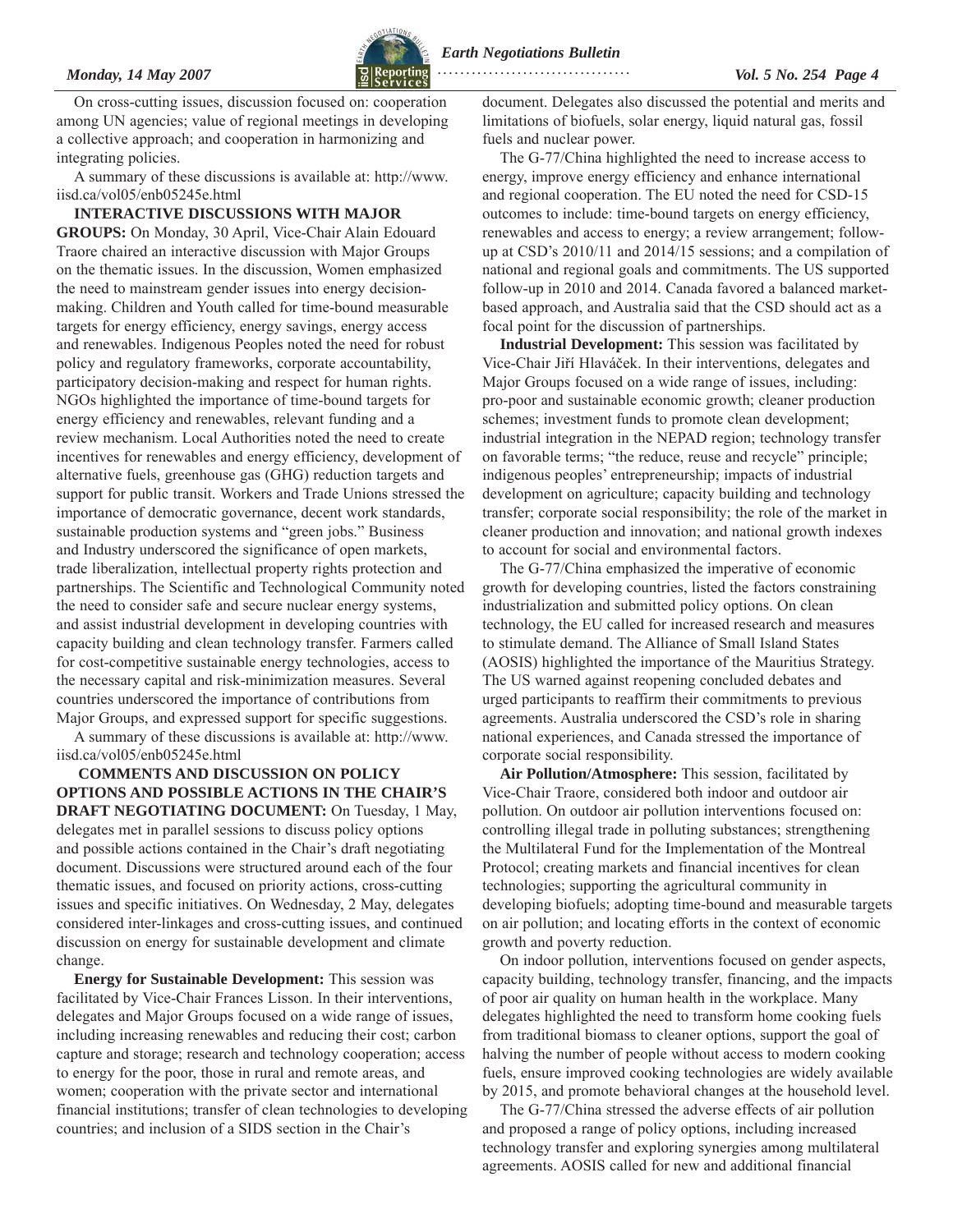

<span id="page-4-0"></span>resources to implement the Mauritius Strategy. The EU supported the establishment of voluntary guidelines for the aviation and maritime sectors.

**Climate Change:** This session, facilitated by Vice-Chair Figueiredo Machado, commenced with a presentation by Bagher Asadi, Chair of the UN Framework Convention on Climate Change (UNFCCC) Subsidiary Body for Implementation (SBI). Asadi noted that the work of the SBI and CSD are distinct but complementary, and expressed hope that the CSD's political impetus would have a positive impact on the SBI.

In their interventions delegates and Major Groups focused on a wide range of issues, including: negotiations on post-2012 commitments under the UNFCCC and Kyoto Protocol; role of the CSD and the Chair's draft negotiating document; adaptation and mitigation; CDM projects; and national policies and measures. Some participants also highlighted the need for gender mainstreaming in climate change policies and programmes, support for the sciences, government funding for research, international cooperation, equitable geographical distribution of CDM projects, and time-bound targets on mitigation, adaptation and education.

The G-77/China highlighted, *inter alia*, the lack of fulfillment of Kyoto Protocol commitments and inadequate adaptation funding. He also stressed the principle of common but differentiated responsibilities and the need to evaluate and streamline Global Environment Facility (GEF) funding. AOSIS, called for, *inter alia*, financing for adaptation, adapting the CDM to suit SIDS' limited capacities, funding early warning systems, and researching the adverse impacts of carbon capture and storage on marine resources.

The EU highlighted the urgent need for a post-2012 agreement. Australia, Canada and the US emphasized the primacy of UNFCCC processes in dealing with climate change.

**Inter-linkages and Cross-cutting Issues:** This session was facilitated by CSD-15 Vice-Chair Hlaváček. In their interventions delegates and Major Groups focused on a wide range of issues including: gender equality; translating commitments into action on financial resource mobilization and technology transfer; good governance; supportive policy environments; sustainable production, consumption and lifestyles; challenges facing SIDS; vulnerability of mountain ecosystems; review of multilateral funding mechanisms; technology and knowledge to assist adaptation to climate change; inclusion of sustainable development education in school curricula; nuclear energy; and energy subsidies.

The G-77/China highlighted the gap between the intent and implementation of multilateral agreements, and expressed concern over the lack of progress in the Bali Strategic Plan for Technology Support and Capacity-Building. In order to enhance financial resource mobilization, he proposed simplifying reporting procedures under multilateral funding mechanisms. He also suggested reviewing the Trade-Related Aspects of Intellectual Property Rights (TRIPS) and other intellectual property laws so as to enable increased technology transfer. AOSIS called for a SIDS information-sharing network and insurance to cover climate change related natural disasters. He also urged delegates to support the inclusion of text on the implementation of the Mauritius Strategy.

The EU said that financial mechanisms increase investment in clean energy technologies and called for an enabling environment for public-private partnerships. The US identified the Marrakesh Process as a model for the CSD's work, characterizing it as a pragmatic programme incorporating dialogue, case studies and voluntary guidelines.

A summary of these discussions is available at: [http://www.](http://www.iisd.ca/vol05/enb05246e.htm) [iisd.ca/vol05/enb05246e.html](http://www.iisd.ca/vol05/enb05246e.htm) and [http://www.iisd.ca/vol05/](http://www.iisd.ca/vol05/enb05247e.html) [enb05247e.html](http://www.iisd.ca/vol05/enb05247e.html) 

### *HIGH-LEVEL SEGMENT*

CSD-15's high-level segment began on Wednesday, 9 May, concluding on Friday, 11 May. The segment, which was attended by 98 ministers of environment, finance, economy, development and energy and other high-level officials, involved a number of interactive discussions. Several sessions focused on the issue of "Turning commitments into action: working together in partnership," with keynote speakers, dozens of ministers and government officials, as well as UN agencies, other intergovernmental organizations and Major Groups, all participating in the discussions. Official statements highlighted a wide range of relevant issues, including: regional partnerships; cross-sectoral approaches; developed countries taking the lead based on the principles of equity and common but differentiated responsibilities; research and development in clean technology and biofuels; special needs of SIDS and the implementation of the Bali Strategic Plan and the Mauritius Strategy; integrating gender into all areas of energy policy; the proposition that oil super-profits be redistributed to compensate losses incurred by non-oil producing countries; the imperative of reliable and affordable energy supply to development; and the importance of financial mechanisms and the carbon market. Speakers raised further issues, including: the role of science in energy innovation; increasing public awareness programmes, education and capacity development initiatives; technology transfer; new and additional finance; and a review of the balance between rewarding innovators and facilitating access to clean technology.

In addition to official statements, there were roundtables on the thematic issues, and ministerial dialogues with UN agencies and Major Groups. A more detailed summary of the roundtables is available at:<http://www.iisd.ca/vol05/enb05252e.html>and the ministerial dialogues at<http://www.iisd.ca/vol05/enb05253e.html>

**ROUNDTABLE ON ENERGY FOR SUSTAINABLE DEVELOPMENT AND INDUSTRIAL DEVELOPMENT:**  This roundtable, moderated by Chair Al-Attiyah, was held on Wednesday, 9 May. Panel presentations were followed by discussion. Daniel Yergin, Cambridge Energy Research Associates, welcomed the application of biology and biotechnology to energy. Noting that energy efficiency is the priority, Valli Moosa, Eskom, called on the UN to implement an energy saving programme in its buildings. Suleiman Jasir Al-Herbish, OPEC Fund for International Development, called for an appropriate mix of energy sources.

The discussions focused on several issues including: increased use of natural gas; energy efficiency win-win opportunities; modern energy services to eradicate poverty and meet the Millennium Development Goals (MDGs); carbon fixing; agriculture for fuel production; "resuscitation" of the Doha round of trade talks for developing countries; harmonizing energy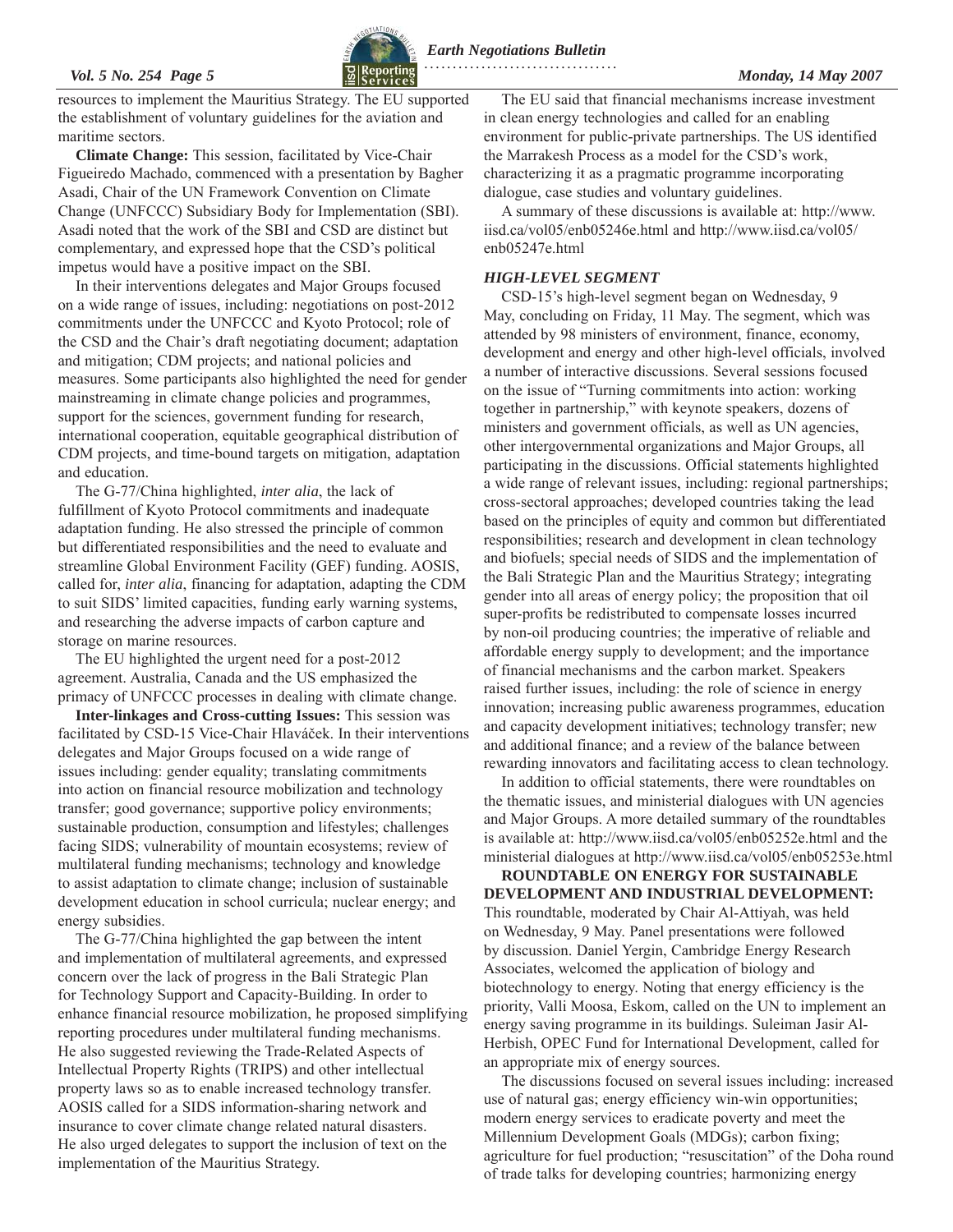### <span id="page-5-0"></span>*Monday, 14 May 2007 Vol. 5 No. 254 Page 6*



*Earth Negotiations Bulletin*  **. . . . . . . . . . . . . . . . . . . . . . . . . . . . . . . . . .** 

labeling with trade partners; technology to reduce the ill effects of fossil fuel on the environment; negative aspects of nuclear power; and viewing women as a resource for the implementation of energy efficiency schemes.

**ROUNDTABLE ON AIR POLLUTION/ATMOSPHERE AND CLIMATE CHANGE**: This Roundtable, moderated by Martin Bursik, Deputy Prime Minister and Minister of the Environment of the Czech Republic, was held on Wednesday, 9 May. Panel presentations were followed by discussion.

John Holdren, Harvard University, focused on adaptation strategies and the possible role of the UN in addressing specific climate change issues, including studies and action plans. Laurent Corbier, International Chamber of Commerce, commented on the role of business, the importance of synergistically addressing the areas of technology, funding policies and collaborators. Abdalla El-Badri, OPEC, stressed that, with growing demand, fossil fuels will command a lion's share of energy in future decades. He highlighted the need for new technologies, carbon capture and storage, and a shift from biomass to cleaner energy. Halldor Thorgeirsson, UNFCCC, emphasized the upcoming Bali climate conference, and highlighted the need to use the next two years to prepare for the post-2012 negotiations, build frameworks and market-based mechanisms, provide technological solutions and focus on adaptation.

In the ensuing discussion, observations were offered by several ministers and representatives of Major Groups. The main messages expressed included: failure in Bali "is not an option"; there is a need to price carbon; access to affordable energy will play a critical role in poverty alleviation; adaptation is important; and greater understanding is needed of countries' vulnerabilities to climate change.

#### **MINISTERIAL DIALOGUE WITH UN AGENCIES**:

On Thursday, 9 May, Chair Al-Attiyah initiated an interactive discussion with UN agencies. UN-Habitat called for strengthening local authorities. The United Nations Environment Programme (UNEP) noted that new technologies such as biofuels raise questions about possible negative consequences. The United Nations Industrial Development Organization (UNIDO) said lessons learned in Latin America and Asia should be more effectively shared with Africa. The Global Environment Facility (GEF) noted that US\$1 billion is targeted for climate change and US\$200 million has been mobilized for adaptation. The Economic Commission for Latin America and the Caribbean (ECLAC) described new approaches to transboundary pollution management. The World Bank noted recent positive developments such as calls by industry for regulatory frameworks for GHG emissions and rapid growth of carbon markets. The United Nations Development Programme (UNDP) reviewed the development of a new energy-access development facility. The Organization of Petroleum Exporting Countries (OPEC) highlighted the need to diversify the energy mix, and described efforts with the Intergovernmental Panel on Climate Change (IPCC) on the climate-biodiversity link. The OPEC Fund for International Development emphasized the need to develop clean fossil fuel technology.

The UN Convention to Combat Desertification (UNCCD) said that adaptation and mitigation must involve combating land degradation. The UNFCCC urged the private sector in

developing countries to engage with the CDM. The Food and Agriculture Organization (FAO) called for further research on the ramifications of using agriculture to produce biofuel. The World Health Organization (WHO) called for global action to minimize the health effects of burning biomass. The International Civil Aviation Organization (ICAO) outlined the energy efficiency efforts made by the aviation industry. The International Energy Agency (IEA) welcomed the opportunity to shape sustainable energy policy. The UN Department of Economic and Social Affairs (DESA) called on delegates to send a strong message on access to energy. The UN Conference on Trade and Development (UNCTAD) underscored the importance of energy efficiency. Calling on delegates to view environmental issues through the prism of trade, the World Trade Organization (WTO) urged delegates to turn commitments into action.

**MINISTERIAL DIALOGUE WITH MAJOR GROUPS:** This interactive discussion, moderated by Chair Al-Attiyah, was held on Thursday, 10 May. The Scientific and Technological Community urged countries to explore the options for energy innovation across the entire energy portfolio. On climate change laws, Business and Industry expressed a preference for regulation over uncertainty. Workers and Trade Unions emphasized the opportunity for "green jobs" in the renewable energy sector, and the need for "safe work, decent work and sustainable work." Local Authorities explained that leadership is being taken at the local level to fill the "responsibility void." NGOs described the response to climate change as a "moral imperative" and rejected carbon-based and nuclear energy sources as long-term options. Indigenous Peoples cautioned against ignoring the Earth's message to move away from unsustainable patterns of production and consumption, and highlighted the potential liabilities arising from "dumping carbon" into the atmosphere. Children and Youth emphasized that "fossil fuels and nuclear energy are not sustainable," expressed disappointment with the Chair's text, urged micro-financing for young entrepreneurs, and called for holistic education. Women promoted gender mainstreaming, in particular for taking into account women's concerns in energy policies, poverty reduction strategies and decision-making processes.

#### *CSD-15 NEGOTIATED OUTCOME*

On Wednesday afternoon, 2 May, Chair Al-Attiyah distributed the *Chair's Revised Draft Negotiating Document*. The draft was intended to identify policy options and possible actions to expedite implementation of commitments on energy for sustainable development, industrial development, air pollution/ atmosphere and climate change. The sixteen-page text was intended to build on discussions and recommendations from CSD-14, the IPM and the interactive dialogues that had taken place during the first two days of CSD-15. The draft contained a preamble and sections on energy for sustainable development, industrial development, air pollution/atmosphere, climate change and inter-linkages and cross-cutting issues.

After spending Wednesday afternoon considering the text and consulting informally in regional groupings, delegations began formal discussions on Thursday in parallel sessions of two *ad hoc* working groups. *Ad hoc* Working Group 1 dealt with energy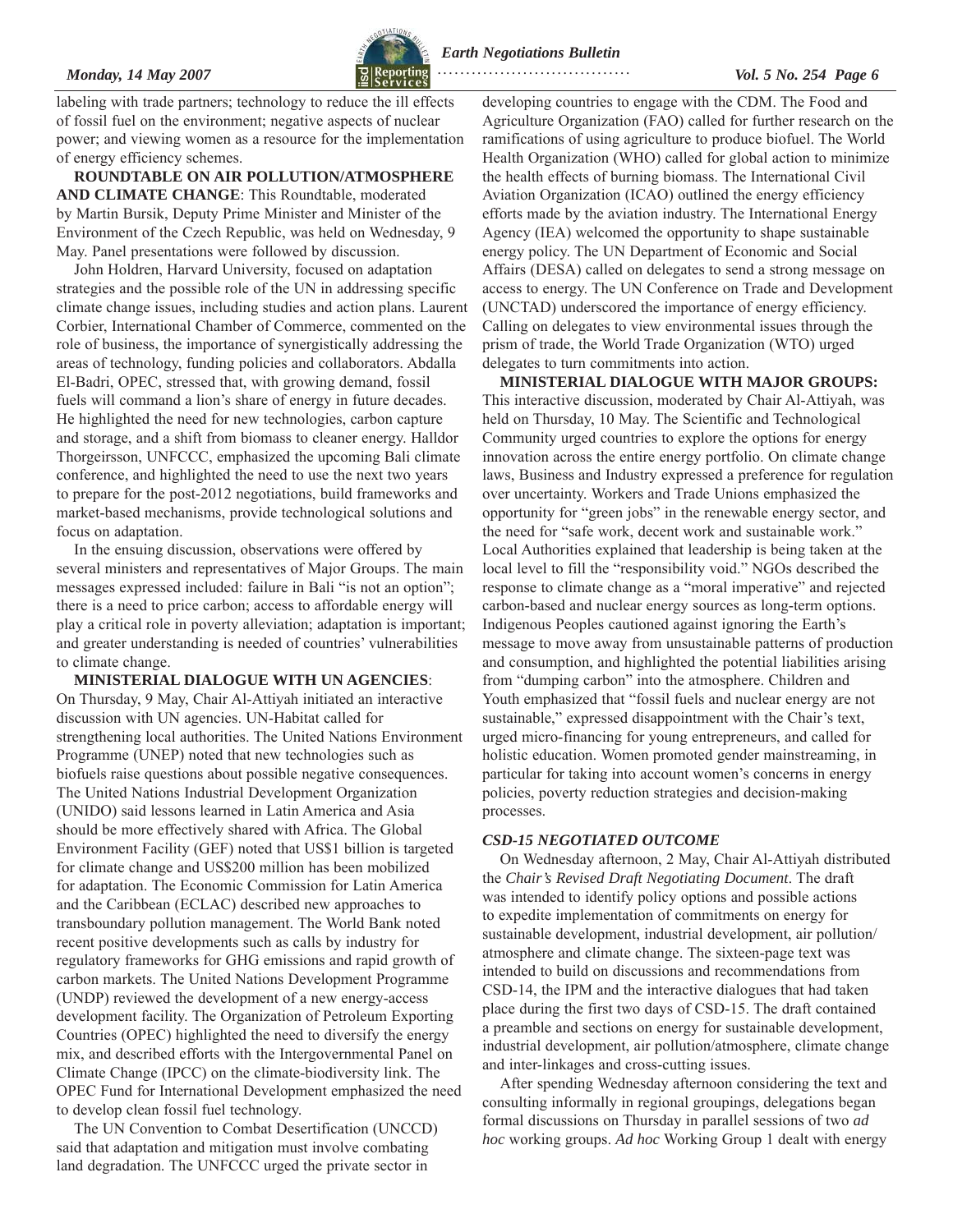for sustainable development and air pollution/ atmosphere, while *Ad hoc* Working Group 2 dealt with industrial development, climate change and inter-linkages and cross-cutting issues.

While many delegates welcomed the text as a useful starting point for negotiations, and noted that it was better structured than the earlier draft, a considerable number sought to insert further details, or to elaborate on various issues in the text. In particular, the G-77/China and the EU proposed additional text, while the US, Australia, Canada and a number of other developed countries preferred to keep the text concise. Negotiations on this text, and on the numerous amendments proposed, continued throughout CSD-15's second week, with a number of revised versions of the text, and the different sections within it, being produced. On Friday evening, 11 May, since negotiations could not produce agreed text in the energy for sustainable development and climate change sections, Chair Al-Attiyah circulated a compromise text on a "take it or leave it" basis. The EU and Switzerland rejected this text, and CSD-15 concluded with no negotiated outcome document. A Chair's Summary will be issued during the week following the meeting. This section outlines the negotiations, including the key areas of disagreement, in the thematic areas.

**PREAMBLE:** Negotiations on the preamble were facilitated by Vice-Chair Hlaváček. Discussion on the preambular section revolved around a number of recurrent issues. On the principle of common but differentiated responsibilities, the US objected to highlighting only this principle. On recognizing the special needs of Africa, Least Developed Countries (LDCs), Landlocked Developing Countries (LLDCs) and SIDS, the G-77/China proposed additional paragraphs on the needs of countries emerging from conflict, the difficulties faced by people under foreign occupation, and the importance of new and additional resources. The US proposed text noting the significant progress made on the ground during this implementation cycle in such areas as reducing indoor air pollution and leaded gasoline. Norway, with Switzerland, suggested recognizing the recent IPCC report and the implications for sustainable development. The EU called attention to the increases in development assistance resources from countries that have set targets for achieving 0.7% of GNP for ODA. The US, with Australia, proposed deleting reference to "targets" as some countries have increased resources for developing countries without using targets. The G-77/China reserved the right to return to several issues on which it had yet to formulate its position. Given the difficulties in making progress in the negotiations, delegates did not return to the preambular section.

**ENERGY FOR SUSTAINABLE DEVELOPMENT:**  Negotiations on the section of the outcome document dealing with energy for sustainable development were facilitated by Vice-Chair Lisson. Broad agreement was reached on the proposition that energy is crucial for sustainable development, poverty eradication and achieving the MDGs. Access to reliable, affordable, economically viable, socially acceptable and environmentally sound energy services, particularly in developing countries, was highlighted. Negotiated language emphasized accelerated access to sustainable energy services to the poor, and for the eradication of poverty.

Delegates addressed and agreed broadly on various aspects of energy, including on the need to: improve energy efficiency and strive for cleaner technologies in the area of fossil fuels and renewable energy sources, such as hydro power, geothermal, wind, solar and bioenergy; diversify energy sources; phase out harmful subsidies; and promote investment to provide energy services.

Broad understanding was found on a set of actions that deal with elements of access to energy, energy efficiency, and the enhancement of international and regional cooperation. Delegates reached consensus on the EU proposal to follow-up the issue of energy for sustainable development at the CSD sessions in 2010/11 and 2014/15.

Much negotiating time was taken up by the discussion on the respective roles of fossil fuels and renewable sources of energy. Saudi Arabia, with support from Azerbaijan and the Russian Federation, advocated language on the continuing "dominant" role of fossil fuels in the future. With other oil and gas producing countries, they stressed the complementarity between fossil fuels and renewables, and proposed recommending the increased development and use of advanced fossil fuel technologies. This approach was supported by the G-77/China, although AOSIS favored a significant increase in renewables and cautioned against reliance on fossil fuels. The latter also supported a global renewable energy trust fund for SIDS, while Kuwait said a voluntary fund should embrace both renewables and fossil fuels. However, no language was agreed on specific funds.

Delegates managed to arrive at mutually acceptable language, which refers to the fact that fossil fuels "will continue to play an important role" in the future, while undertaking every effort to diversify the energy mix.

Protracted negotiations ensued on the EU proposal that CSD-15 should decide on time-bound targets for a significant increase in the share of renewable energy sources, energy efficiency and access. This was supported by AOSIS, Malaysia and others, but strongly opposed by Azerbaijan, Japan, the Russian Federation, the US, among others. Although the initial objections by the G-77/China were tempered, on the understanding that the "role" of such voluntary targets would only be "recognized," negotiations were inconclusive. An attempt by the Chair to refer to targets in his compromise text, using language close to G-77/China thinking, was rejected by the EU.

Objections were also raised by Australia, Canada, Japan, the US and other developed countries to the EU idea of a review mechanism or arrangement for energy for sustainable development, and no agreement was reached on the issue.

Pakistan, Algeria, Chile and Argentina and some other delegations spoke in favor, and the EU and AOSIS opposed, the inclusion of nuclear power in the energy mix. As a result, no language was agreed on nuclear energy.

**AIR POLLUTION/ATMOSPHERE:** Negotiations on the section of the outcome document dealing with air pollution/ atmosphere were facilitated by Vice-Chair Traore. In the course of negotiations, delegates reached broad agreement on the need for an integrated approach in order to tackle the problem of air pollution, both outdoor and indoor, and its environmental, economic and social consequences, and integrating mitigation into national development planning. Indoor air pollution from



*Earth Negotiations Bulletin*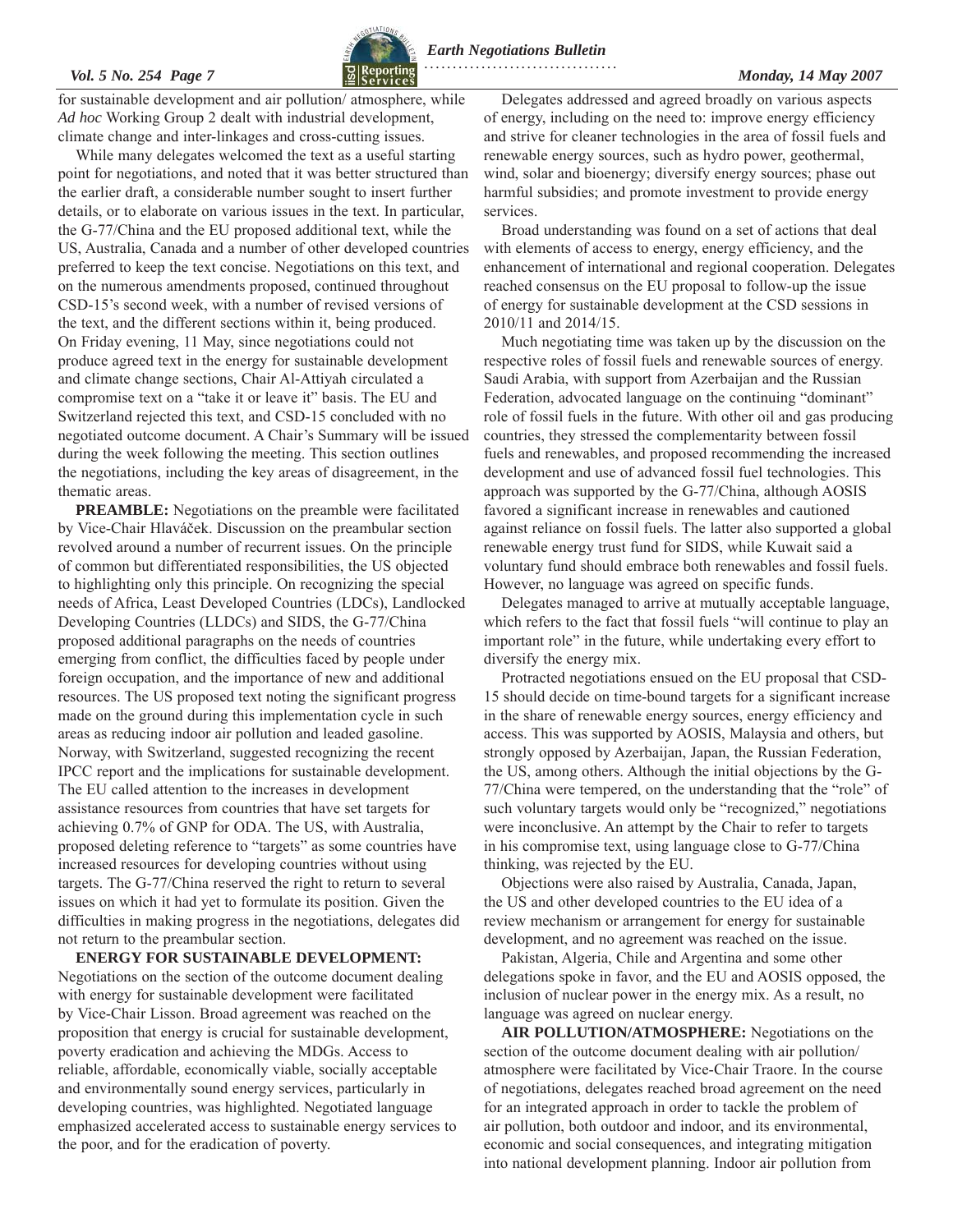

*Monday, 14 May 2007 Vol. 5 No. 254 Page 8*   **. . . . . . . . . . . . . . . . . . . . . . . . . . . . . . . . . .** 

traditional biomass cooking was singled out as a significant poverty-related issue, impacting on the health of women and children in developing countries.

Broad understanding was found on a number of concrete actions, such as information dissemination, replication of best practices, acceleration of the transition from biomass to cleaner energy, and to cleaner fuels and vehicles. Consensus was found on supporting, "as appropriate," international monitoring programmes, initiatives and partnerships, as well as the sharing, "on a voluntary basis," of regional and subregional experiences that address transboundary air pollution. Language was approved inviting donors to continue to provide financial resources during the next replenishment of the Multilateral Fund under the Montreal Protocol. Donors are invited to support developing countries in cases of significant amounts of naturally occurring air pollution, particularly dust, sandstorms, smoke from forest fires and volcanic ash.

More negotiating time was required to draft other paragraphs. This concerned the establishment of country and regional air quality standards and norms, where the EU proposed to introduce WHO global air quality guidelines. Countries like India argued that air pollution standards should not be universal. The issue was resolved by referring to "taking into account WHO guidelines as appropriate."

Exporting and importing countries debated text on the export of second-hand and polluting technology, including vehicles, and its relation to local emissions standards, with the G-77/China suggesting the proviso of "meeting norms of the importing countries." A shorter text was developed on improved inspection for all vehicles.

The US, with Australia, opposed reference to "enforce" international control" over the illegal trade and shipment of ozone-depleting substances. As a result, a general reference "to address" the issue was drafted. The EU suggestion on "eliminating" gas flaring and venting was opposed by many countries as non-viable, and was replaced with "reducing" emissions. A suggestion from the G-77/China was accepted to add "non-market incentives" to solely market incentives, to improve fuels and vehicle efficiency.

The G-77/China's suggested language on "promotion of synergies" between multilateral environmental agreements was replaced with "enhanced cooperation and, as appropriate, combined efforts."

The main contentious paragraph concerned pollution from aviation and maritime sources. Delegates disagreed on whether relevant measures should be taken "through" the International Maritime Organization (IMO) and the ICAO alone, as the US and the G-77/China suggested, or through "other relevant international frameworks" as well, as the EU insisted. The EU also supported the establishment of voluntary guidelines for the aviation and maritime sectors.

The broader EU language was strongly opposed by the US, the Russian Federation and several other countries. Efforts to resolve the issue continued until the very end of the session, but delegates failed to reach agreement.

**CLIMATE CHANGE:** Negotiations on the section of the outcome document dealing with climate change were facilitated by Vice-Chair Figueiredo Machado. Broad agreement was

reached on the need to highlight the importance of climate challenge, defer to the UNFCCC process, and prioritize SIDS, LDCs and LLDCs. A number of areas of disagreement, however, arose during the negotiations, including over references in the text to post-2012 commitments under the UNFCCC and the Kyoto Protocol, the principle of common but differentiated responsibilities, findings of the IPCC, technical and financial assistance to developing countries, use of market-based mechanisms and carbon capture and storage technology.

On post-2012 commitments under the UNFCCC and Kyoto Protocol, the EU, supported by Switzerland, stressed the importance of sending a message to COP 13 and COP/MOP 3 on reaching a post-2012 agreement. The EU introduced language reflecting its concerns, including on launching negotiations on a post-2012 agreement at COP 13 and COP/MOP 3, and completing them by 2009. The G-77/China cautioned against allowing the reference to post-2012 action to overshadow the discussions, and Australia, Canada, Japan and the US emphasized the primacy of UNFCCC processes in dealing with climate change. After extensive debate, the EU eventually agreed to drop its suggested reference.

On the IPCC's findings, the EU and Switzerland suggested strongly-worded references to the reality and urgency of climate change and the latest IPCC findings. Switzerland also supported language indicating that climate change is caused by human activities. The US, supported by Australia, Canada and Japan, favored a concise statement on scientific findings. Australia suggested taking text directly from the IPCC's Report, including the term "very likely" in relation to the anthropogenic nature of climate change. The EU eventually accepted a general reference to recent IPCC findings.

Disagreement also centered around references to the principle of common but differentiated responsibilities in the chapeau and elsewhere in the text, with the G-77/China favoring such references, and the EU, Australia, Switzerland, the US and other developed countries proposing references to all the UNFCCC principles, not just the principle of common but differentiated responsibilities. This debate was also linked to the discussion on the "global nature" of the problem and its solution. Canada said the text did not reflect the global nature of the problem. The EU, supported by Canada and the US, introduced text to reflect that all countries need to take action to address climate change.

Similar disagreement arose on the G-77/China's suggested references to technical and financial assistance in the text. While the G-77/China favored placing references to financial and technical assistance for developing countries in specific paragraphs, as for instance on adaptation needs, developed countries queried the value of such repeated references given the global reference to such assistance elsewhere in the text, as well as commitments under the UNFCCC to provide assistance. The specific language used in referring to "technical and financial assistance" also generated debate. While the G-77/China favored language indicating a need to "increase the financial and technical support," and provide "new and additional sources of funding," many developed countries suggested alternative language indicating that developed countries "continue to support" developing countries.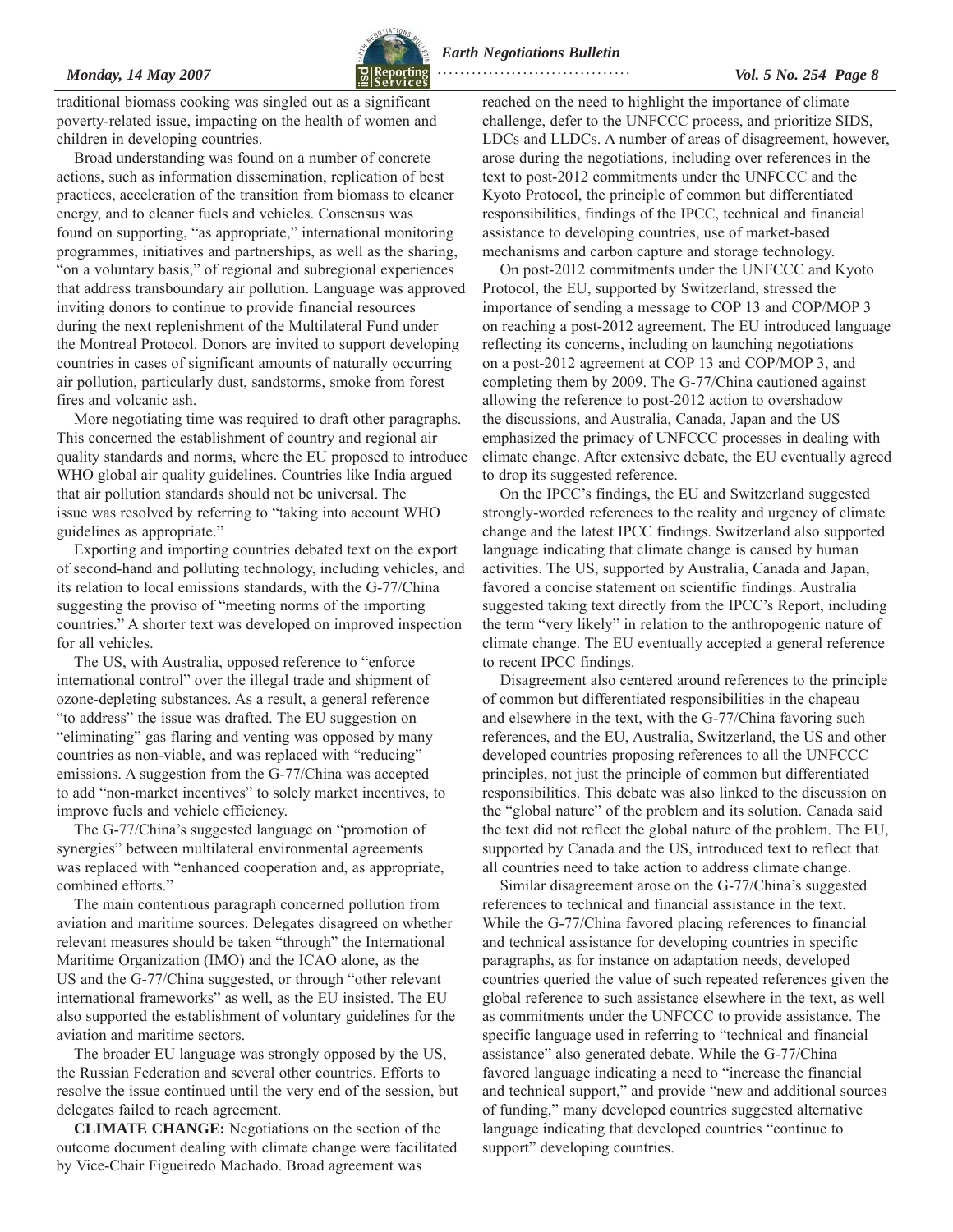

<span id="page-8-0"></span>Palau opposed and the G-77/China reserved comment on carbon capture and storage technology. Japan introduced text requiring consideration of environmental impacts. The EU sought a reference to environmental safety, as well as the development of such technology within the "necessary technical, economic and regulatory framework." Agreement emerged among the developed countries on a reference to "environmentally sound" technology.

Another area of contention was the EU-suggested paragraph on creating stable incentives to enhance the use of market-based mechanisms, including the carbon market. The G-77/China, Canada, Japan and the US opposed this paragraph, as they did not favor singling out the carbon market over other policies and measures. The EU eventually agreed to delete this paragraph.

The final unresolved issues centered on references to technical and financial assistance to developing countries, and the principle of common but differentiated responsibilities.

**INDUSTRIAL DEVELOPMENT:** Negotiations on the section of the outcome document dealing with industrial development were facilitated by Vice-Chair Hlaváček. One recurrent area of disagreement related to whether to emphasize "development" or "sustainable" development. In the introductory paragraphs Switzerland proposed text on "sustainable" economic growth and industrial development "within the natural resource base." The G-77/China noted the need to reflect the importance of industrial development to poverty alleviation, and suggested deleting the reference to the role of sustainable use of natural resources in reducing costs, increasing competitiveness and employment, and reducing environmental degradation, and asked to separate the industrial development and the natural resource management concerns

There were further disagreements over references to Principle 2 of the Rio Declaration on states' sovereign rights to exploit their own resources. The G-77/China highlighted the rights of each country to decide their own industrial development, environmental protection and environmental management strategies. Australia, Switzerland and the US highlighted instead the responsibility of states to ensure that activities within their jurisdiction and control do not cause damage to the environment of other states or to areas beyond the limits of national jurisdiction.

On specific reference to national policy frameworks, the EU proposed adding the phrase "building on the principle" of sustainability and good governance," and the G-77/China questioned the existence of such a principle. The G-77/China also opposed any conditionality being placed on national policymaking. On innovative environmental management systems such as life-cycle analysis, eco-design and green procurement, the G-77/China expressed concern over ecolabeling and its restrictions on trade. On certification, the G-77/ China proposed its deletion from the list of trade-related capacity building, and using the term "technical knowledge" in place of "intellectual property."

On the issue of increased resources for basic infrastructure, the G-77/China suggested "scaling up resource flows" and the US proposed the phrase "promoting resources." The Chair offered "mobilizing" resources instead. Australia, supported by the EU and the US, and opposed by the G-77/China, suggested

creating an "enabling environment that facilitates foreign direct investment." On technology cooperation, the EU and Japan suggested deleting a reference to "sharing of intellectual property and know how," while Botswana called for "equitable sharing."

On capacity building, the EU proposed, opposed by G-77/ China, emphasizing education and skills development "on a nondiscriminatory basis."

On sustainable patterns of production and consumption "in all countries," the G-77/China objected to the reference to "all countries" and proposed emphasizing the special needs of developing countries. Delegates found compromise language referring to "all countries with developed countries taking the lead."

**INTER-LINKAGES AND CROSS-CUTTING ISSUES:**  Negotiations on the section of the Chair's text dealing with inter-linkages and cross-cutting issues was facilitated by Vice-Chair Hlaváček. This section focused on actions to be taken so as to promote coordinated efforts across the four thematic areas. There was general agreement on the need for inter-linked and cross-cutting issues to be dealt with by regional and subregional partnerships, incorporating lessons-sharing and best practices. A number of disagreements arose during the negotiations including disputes over text on technology transfer, capacity building, education and the TRIPS Agreement. On the introductory paragraph, the EU's suggestion to add "lifestyle changes" and Norway and Canada's emphasis on the role of women was supported by many, with the G-77/China reserving its position.

On paragraphs relating to actions to be taken, a number of issues were contentious. On reference to the 0.7% ODA target, the G-77/China favored, and the US opposed, its inclusion. The G-77/China, opposed by the US, suggested enhancing financial and technical assistance to include "peoples under foreign occupation." On education, the G-77/China included text on the goal of universal primary education. On production and consumption, the US proposed deleting language calling on developed countries to take the lead, and the EU called for the more efficient use of natural resources. The EU, Canada, Switzerland and the US, opposed by the G-77/China, requested deleting the paragraph referring to a review of the TRIPS Agreement on the ground that the CSD does not have the competence.

#### *CLOSING PLENARY*

The closing plenary convened at 5:45 pm on Friday evening, 11 May. Chair Al-Attiyah noted that notwithstanding numerous negotiating meetings, including until the early hours of Friday morning, and extensive discussions between Bureau members and regional groups and key delegations, numerous issues remained unresolved, in particular in the energy for sustainable development and climate change sections of the document. He then presented a Chair's compromise text on a "take it or leave it" basis, cautioning delegations that they could not "change a word," and that if they rejected the text, the only outcome from the session would be a Chair's Summary of the discussions. He left shortly thereafter and handed the reins to Vice-Chair Figueiredo Machado.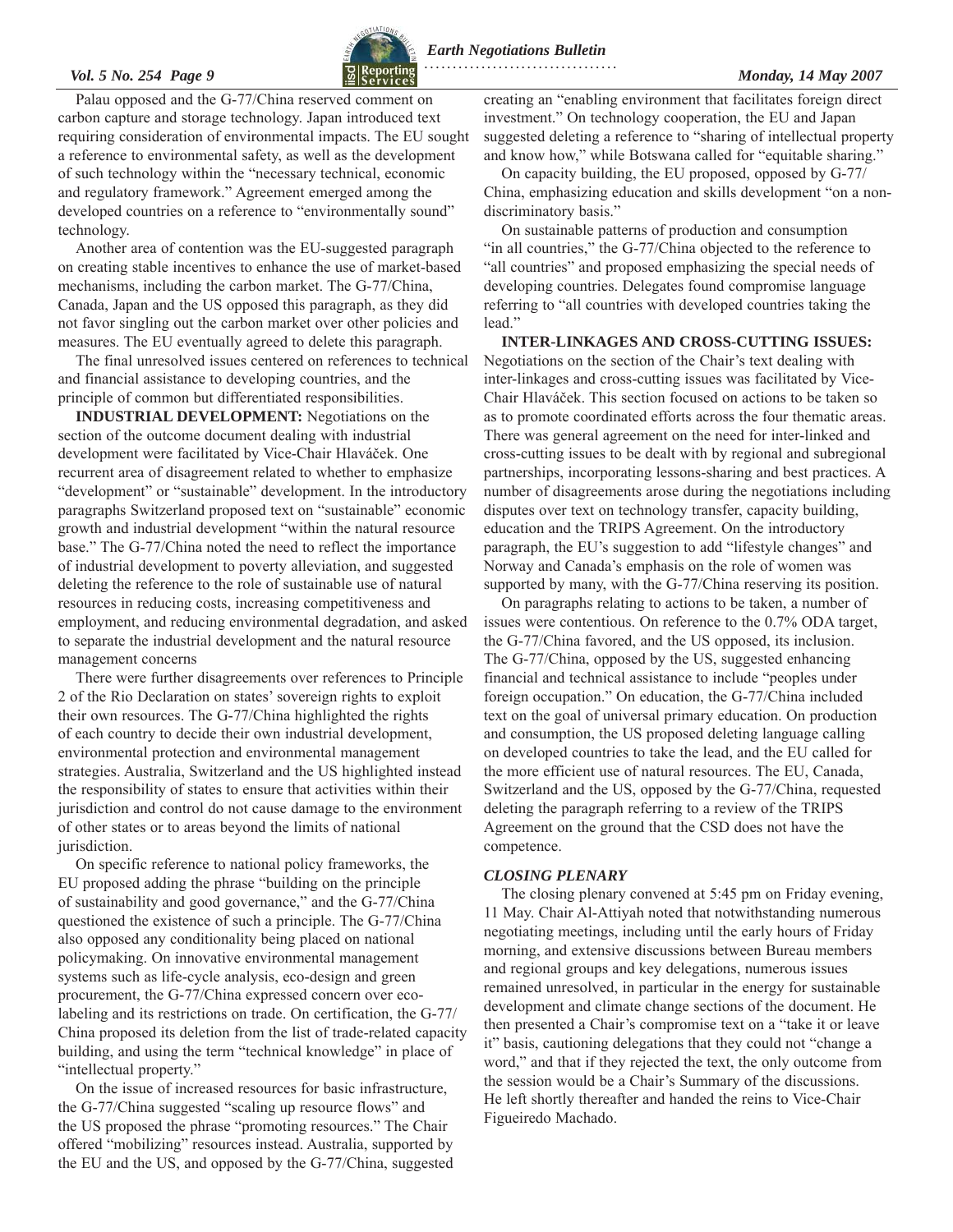

<span id="page-9-0"></span>*Monday, 14 May 2007 Vol. 5 No. 254 Page 10*   **. . . . . . . . . . . . . . . . . . . . . . . . . . . . . . . . . .** 

The Chair's compromise text spanned twenty-one pages, and had 34 paragraphs most with several sub-paragraphs. The text contains five sections, one on each of the thematic issues, and one on inter-linkages and cross-cutting issues.

The energy section of the compromise text identified fossil fuels, which "will continue to play an important role in the energy supply in the decades to come." It referred to targets on increasing access to energy, energy efficiency and the share of renewable energy, but in the context of recognizing the roles of voluntary targets, and making greater use of them, "as appropriate." There was no mention of time-bound targets. The Chair also omitted any reference to a review mechanism or arrangement. Nuclear power did not appear as part of the energy mix.

The industrial development section emphasized the central role industrial development (understood in the context of sustainable development, the Rio Declaration, and the JPOI) plays in poverty alleviation and the achievement of internationally agreed development goals. It also called for, as appropriate: national policy frameworks for industrial development and diversification, private sector investment and enhanced domestic environmental governance; and promoting sustainable patterns of consumption and production by all countries with developed countries taking the lead.

The air pollution/atmosphere section contained a paragraph on promoting the establishment of country and regional air quality standards and norms, "taking into account" WHO guidelines, as appropriate. The Chair refrained from including a controversial paragraph on measures to address aviation and maritime pollution through the IMO and ICAO, or other relevant international frameworks.

The climate change section characterized climate change as a "global sustainable development challenge" and called for urgent attention and further action by the international community, in accordance with the UNFCCC. It also identified social and economic development and poverty eradication as the overriding priorities for developing countries. It urged states to take actions to, *inter alia*: meet commitments and obligations under the UNFCCC in accordance with all UNFCCC principles; continue to support developing countries including through technical and financial assistance; and recognize and support efforts taken by developing countries to reduce their greenhouse gas emissions.

The inter-linkages and cross-cutting issues section called for: an integrated approach to the four thematic issues; addressing the three pillars of sustainable development in a balanced way; increasing access to finance for developing countries to implement the JPOI, including increased ODA; simplifying the rules and reporting procedures for multilateral funding mechanisms; and mainstreaming gender issues.

Delegates reconvened at 8:05 pm after regional consultations on the Chair's compromise text. The EU rejected the text as it neither addresses the identified challenges nor meets international expectations. Noting that the relevance of the Commission is at stake, he stressed the need to improve the CSD decision-making process. He also urged the Commission to ensure more ambitious results in the future. Switzerland rejected the text as it did not add value, and weakens previous language. The G-77/China accepted the text, but noted that the procedure

followed must not set a precedent for future sessions. She added that negotiations should be structured to allow large groups sufficient time to consult. While the US and Canada accepted the text, they underscored that a negotiated decision text is not the only measure of success, with the US stressing implementation on the ground as the real measure, and Canada highlighting the value of partnerships, side events, the learning center and intersectoral dialogue on thematic issues. Mexico endorsed the text, but stressed the need to do more.

Vice-Chair Figueiredo Machado concluded the Commission's consideration of the thematic issues, noting that since the Commission will not be able to adopt a decision text, a Chair's summary will be available in a week. Representatives of Major Groups then delivered closing statements, with NGOs characterizing CSD-15 as a "lost opportunity" and "two years of wasted hot air."

At Vice-Chair Figueiredo Machado's invitation, delegates adopted the programme of work for 2008-2009 for the Division for Sustainable Development of the UN's Department of Economic and Social Affairs (E/CN.17/2007/10). The work programme sets out various priorities and outputs, including servicing of intergovernmental and expert bodies, producing publications and technical cooperation. In addition, they adopted three short decisions. These set the agenda for CSD-16 (E/ CN.17/2007/L.3), the dates of CSD-16, CSD-17, as amended, and its intergovernmental preparatory meeting (E/CN.17/2007/ L.2), and the outline of the CSD-15 draft report (E/CN.17/2007/ L.1). CSD-16 will be held from 5-16 May 2008, CSD-17 will be held from 4-15 May 2009, and its intergovernmental preparatory meeting from 23-27 February 2009.

Vice-Chair Figueiredo Machado, on behalf of the Chair, thanked the Vice-Chairs, Under-Secretary-General for Economic and Social Affairs JosÈ Antonio Ocampo, and the Secretariat, and declared CSD-15 closed at 8:55 pm.

### **CSD-16 REPORT**

Following the adjournment of CSD-15, Vice-Chair Figueiredo Machado declared open the first meeting of CSD-16 in order to elect its Chair and Bureau. Francis Nhema, Minister of Environment and Tourism of Zimbabwe, was elected as CSD-16 Chair by a narrow margin on a secret ballot. There were 50 CSD members present and voting, of which 26 voted in favor of Nhema and 21 voted against, with three abstentions. The EU, at whose request the secret ballot was held, expressed concern at his election, noting that this election will have negative impact on the Commission's work and credibility. Canada, on behalf of Canada, Australia and New Zealand, also expressed concern, stressing that the government of Zimbabwe, given its lack of "good governance" and respect for the "rule of law" is not in a position to provide the Commission with the leadership it requires at this stage.

The Commission also elected as Vice-Chairs Javed Amin-Mansour (Iran) from the Asian Group, Juan Mario Dary (Guatemala) from the Latin America and Caribbean Group, and Daniel Carmon (Israel) from the Western European and Others Group. A Vice-Chair from the Eastern and Central European Group will be nominated at a later date. The meeting adjourned at 9:55 pm.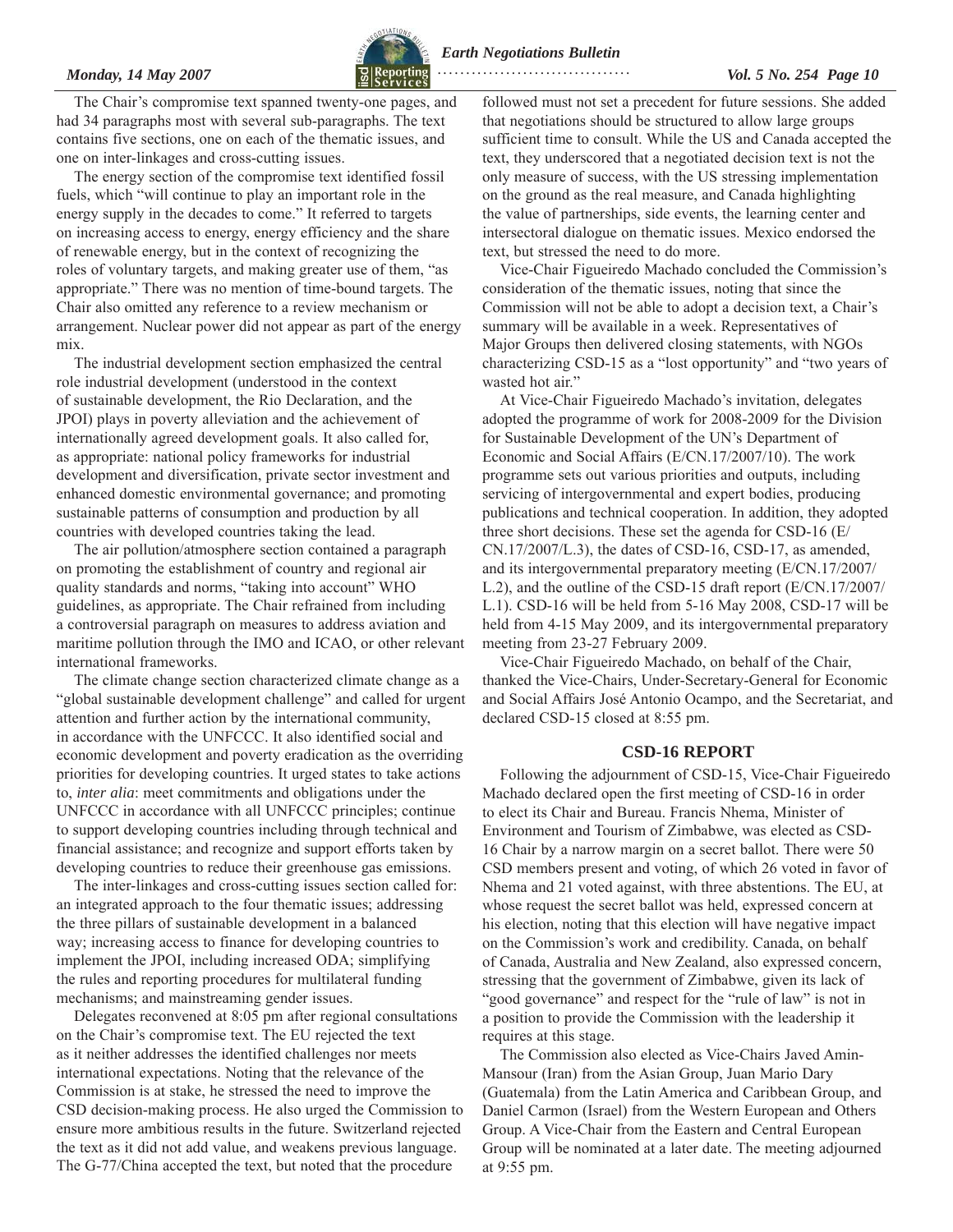#### <span id="page-10-0"></span>*Vol. 5 No. 254 Page 11 Monday, 14 May 2007* **. . . . . . . . . . . . . . . . . . . . . . . . . . . . . . . . . .**



## **A BRIEF ANALYSIS OF CSD-15**

As the Commission on Sustainable Development's fifteenth session rumbled to a dramatic and disappointing end on Friday night, delegates were hard put to evaluate the outcome. The EU's rejection of the Chair's compromise text left the CSD process in confusion, with some delegates asking difficult questions. Was the effort over the last two years to hammer out policies and expedite commitments in four critical areas of sustainable development wasted? Is the CSD's failure to reach a negotiated outcome a testament to its increasing irrelevance? Or does the richness of the discussions do more to underscore the fundamental importance of the issues than a negotiated outcome ever could?

This brief analysis will attempt to examine CSD-15's outcomes against this background, and consider what the future may hold for the CSD process.

#### *FISSURES AND ALLIANCES*

What led to the stalemate in the session's closing moments? As seen by the EU, setting robust time-bound targets for renewable energy, energy efficiency and access to energy is at the heart of combating climate change and achieving sustainable development. Others were quick to point out the fundamental importance of energy security for all countries, rich and poor, with the almost tripling of oil prices from 2003 to 2006, and the inexorable momentum and salience of the climate change debate. As the EU stressed, energy for sustainable development has no institutional home within the UN system, hence the stakes were raised for CSD-15, placing age-old political and ideological affiliations under pressure.

The energy debate stretched the G-77/China's negotiating capacity, which underwent fissures across the whole energy spectrum: oil producing countries stressed the dominance of fossil fuels and the need for carbon sequestration and storage technologies; Egypt, India, Pakistan, Chile, South Africa, Argentina, Algeria and others supported nuclear energy; AOSIS opposed fossil fuels, nuclear, and carbon sequestration and storage, and pushed for renewable energy strategies; and biofuels sparked lengthy internal debate between Cuba and Brazil. AOSIS embraced the EU position on targets for renewables, but notably did not break rank with the G-77/China position. As has been the case since the inception of climate change negotiations, OPEC and AOSIS were on the two ends of the spectrum. In the final analysis, perhaps the G-77/China's political agenda remains strong, since they need to speak as one voice in negotiations that "really matter" such as trade, but their ideological differences are broad, as demonstrated in the context of sustainable development governance.

Some observed that new "energy affiliations" were emerging with Azerbaijan, Russia and Saudi Arabia forming an alliance, with the US and other joining, in opposition to the EU's proposed targets. Russia provided another fault line, with its claim for "energy superpower" status and calls for open energy markets, which left the EU naturally apprehensive. On the EU's proposed review mechanism on energy for sustainable development, some delegates feared that it would be a first step to establishing an accountability arrangement outside the UN system. The EU's ambitious posture was conspicuously led by

Germany, which used its overlapping Presidencies of the EU and G8 to exert influence on EU and global politics. This has fed new suspicions of the EU imposing its own green agenda on the world.

On climate change, the EU sought to send a strong political message to the negotiators headed to the upcoming climate change conference in Bali on the urgency of launching negotiations for the next commitment period. Their position is driven by the need to buoy the EU emissions trading scheme and the price of carbon by bringing certainty to the market. Needless to say, the non-parties to the Kyoto Protocol, as well as the G-77/China, were less than pleased with this agenda. The EU's discomfort, among others, in accepting the G-77/China's suggested language on technical and financial assistance, added to the G-77/China's mistrust of its development partners. After protracted negotiations the EU backed away reluctantly from its ambitious stance on climate change, but in the end, this may well have been another straw on the camel's back. The EU would like the CSD to be more than a "talk shop." On climate change, an issue which has truly captured the public discourse, the EU wanted more than feeble references to the UNFCCC, a treaty with near-universal participation. If all the CSD could agree on was to defer to the UNFCCC, what is the added value of the CSD?

In negotiations on air pollution/atmosphere and industrial development, both trade and regulatory issues drew center stage as the US wanted to remove reference to WTO compliance for vehicles and technologies trade, and on the proper fora (in this case, IMO and ICAO) for the mitigation of aviation and maritime sources of air pollution. The EU's proposed aviation carbon tax to help fund anti-poverty programmes to meet its Millennium Development Goals targets would potentially distort competitiveness, and here lies the sticking point, with the potential for a trade dispute between the EU and the US shaping up. This is a worrying indicator for the contentious issues facing CSD-16 with regard to trade barriers and agriculture.

#### *THE OUTCOMES: A MEASURE OF SUCCESS?*

By UN standards, CSD-15 clearly fell short of expectations. But what is the measure of success? Some delegations, such as the US, have long preferred the opportunities the CSD provides through learning, establishing partnerships and exchanging success stories. The often overlooked CSD-sanctioned nonnegotiated outcomes deserve commendation. But the jury is still out on the success of the "Matrix" (largely forgotten), a "work in progress" learning tool made up of partnership case studies compiled by the Secretariat. Beyond information sharing little is known about the measurable outcomes that partnerships have produced. However, the optimists still believe that the dialogue occurring in the hallways and side events on key sustainable development issues does legitimize the CSD as a serious learning forum. Yet the validity of the CSD in its present form has been questioned. Perhaps the political salience of energy and climate change issues and events outside of UN halls are overtaking the fossilized CSD process.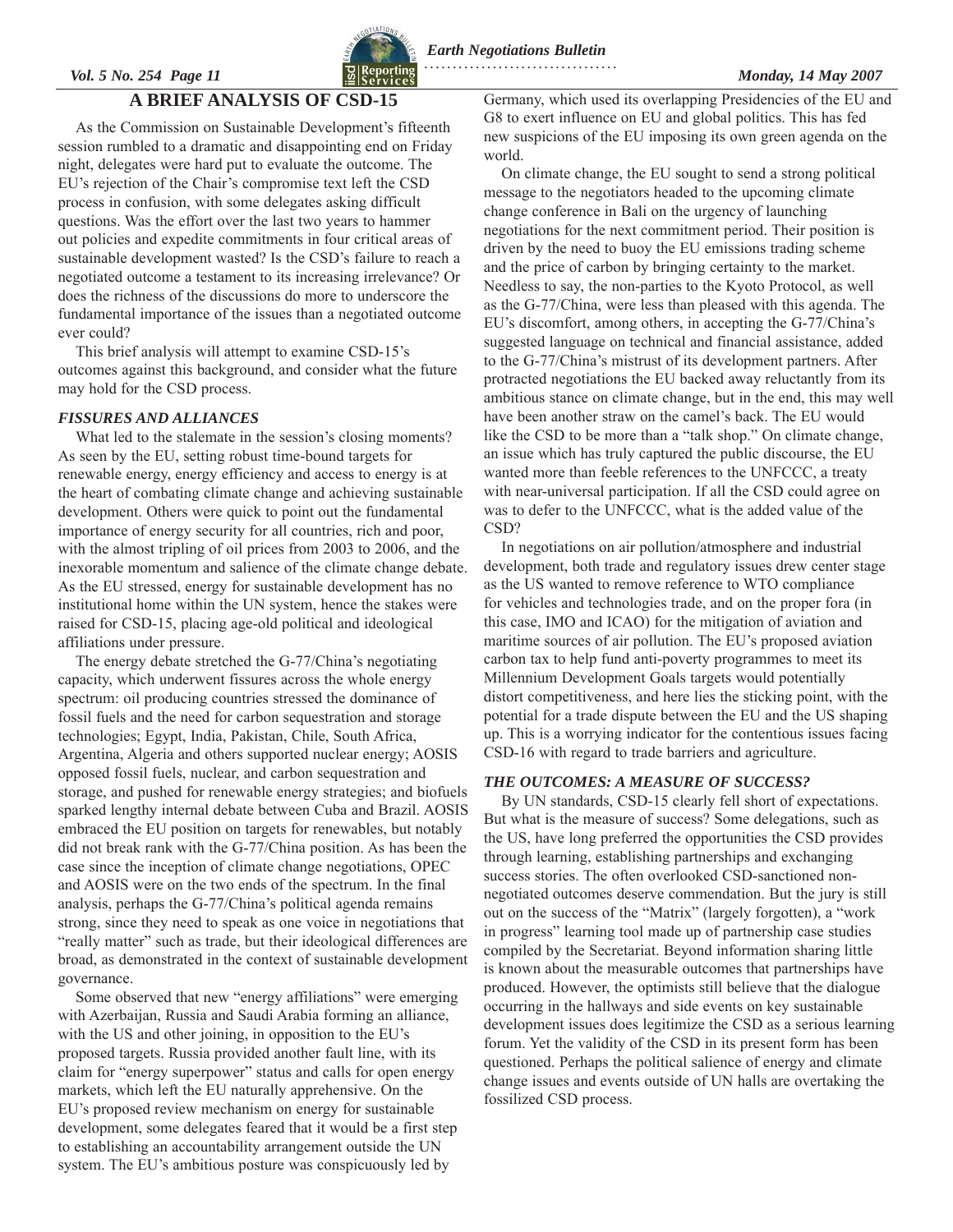

<span id="page-11-0"></span>*Monday, 14 May 2007 Vol. 5 No. 254 Page 12*   **. . . . . . . . . . . . . . . . . . . . . . . . . . . . . . . . . .** 

### *LOOKING TO THE FUTURE*

The quick demise of the Chair's last-minute "take it or leave" text was significant. As one observer noted, moving forward to the third cycle on agriculture, Africa and other land-related issues is like "rearranging the deck chairs on the Titanic." The fractious outcomes of CSD-13 did not bode well for the second cycle, and CSD-15's failure to produce a negotiated outcome has been a blow to the legitimacy and thus the future of the process. Could stronger leadership have surmounted the impasse at CSD-15? As seen in the past, a strong proactive Chair can drive the process forward, but cannot surmount deep substantive divisions. In retrospect, the CSD Bureau could have exercised tighter control over drafting and offered compromise language. This view was shared by a number of participants, who complained about the slow issuing of updated printed versions of the draft texts, as opposed to the conference screen versions, which showed one page at a time. In addition, the Vice-Chairs could have inspired debate during the interactive discussions, which were largely repetitions of opening statements. They could have organized small drafting groups earlier in the process, although this was hindered by the lack of consensus within the G-77/China. This lack of transparency both over text and informal consultations appeared out of the norm for the CSD process. Besides fueling suspicion and hindering confidence building among Major Groups, the tempo of the negotiating process was slowed as revised text was only given to group coordinators.

Given these leadership and process issues, coupled with the complex nature of negotiations and the widely divergent expectations at CSD-15, the lack of consensus is no surprise. What is surprising is the fact that the EU was steadfast in pursuit of its ambitious agenda. In the end their ambition derailed the outcome document. They wanted more, much more, than the CSD could deliver, or was perhaps even designed to deliver. If there is a moment for introspection it is this. If ever the CSD needed visionary leadership it is this. Yet, the divisiveness around the African Group's candidacy of Zimbabwe for Chair of CSD-16, and the lack of faith openly expressed by the EU, Australia, Canada and others in the new Chair does not bode well for the future of the process.

What does the future hold for the Commission? Is the CSD still relevant? If it is relevant, what is its area of comparative advantage? Hard thinking is lurking in the background. At a side event, six former CSD Chairs recommended reviewing the future and role of the CSD in order to strengthen sustainable development governance within the UN system, and establishing a stocktaking process of the first and second cycles. Perhaps what is clear is that establishing a common discourse and clear policy path for the implementation of substantive measures on sustainable development is still a distant goal, but as one CSD veteran bemoaned, "CSD is relevant because it is a place where we try to get to grips with sustainable development, even if we are failing." In addition to locating current environmental challenges such as climate change squarely within the context of sustainable development, thereby allowing developing countries the space to explore the environmental co-benefits of enlightened development, the CSD can help construct a confidence-building architecture that will then facilitate negotiations in treaty bodies. Perhaps the lesson learned from CSD-15 will manage

expectations for the future, but the question remains whether this realism will result in substantive versus symbolic change to the CSD process.

### **UPCOMING MEETINGS**

**WORLD CONGRESS ON ADVANCING SUSTAINABLE HYDROPOWER:** The World Congress on Advancing Sustainable Hydropower will take place in Antalya, Turkey, from 29-31 May 2007. It will focus on three main areas: water and energy optimization: looking at hydropower's role in maximizing the benefits and services of multipurpose infrastructures, with an emphasis on both existing schemes and new developments; renewable innovation: reviewing the latest developments in terms of technologies, prototypes, applications and linkages throughout the renewables portfolio, including the latest developments in hydropower technology; and sustainability and certification: evaluating recent policy and directives, discussing corporate responsibility and assessing linkages with finance, regulation, business and industry. For more information, contact: IHA Central Office; tel: +44-20-8288-1918; fax: +44-20-8770-1744; e-mail: [iha@hydropower.org;](mailto:iha@hydropower.org) internet: [http://www.hydropower.](http://www.hydropower.org/Congress/2007Turkey/Congress.html) [org/Congress/2007Turkey/Congress.html](http://www.hydropower.org/Congress/2007Turkey/Congress.html)

**SIXTH ORDINARY SESSION OF THE AFRICAN MINISTERS' CONFERENCE ON WATER**: The sixth ordinary session of the African Ministers' Conference on Water will take place in Brazzaville, Republic of Congo, from 29-31 May 2007. The session includes a number of events, namely the: AMCOW Technical Advisory Committee Meeting; AMCOW Executive Committee Meeting; and the sixth AMCOW Ordinary Session. Additional events scheduled for the session include the Water and Media Training and Consultations, and the Pan-Africa Civil Society Organisation Consultations. For more information, contact: AMCOW Secretariat; tel: +234-9234-2891; fax: +234- 9234-2895; e-mail: [amcow2@yahoo.com](mailto:amcow2@yahoo.com); internet: [www.amcow.](http://www.amcow.org) [org](http://www.amcow.org)

**27TH MEETING OF THE OPEN-ENDED WORKING GROUP OF THE MONTREAL PROTOCOL:** OEWG-27 will take place from 4-7 June 2007, in Nairobi, Kenya. It will be preceded by a two-day dialogue on key challenges to be faced by the Montreal Protocol on 2-3 June and will be followed by the 38th meeting of the Implementation Committee on 8-9 June. For more information, contact: Ozone Secretariat; tel: +254-20- 762-3850/51; fax: +254-20-762-4691/92/93; e-mail: [ozoneinfo@](mailto:ozoneinfo@unep.org) [unep.org;](mailto:ozoneinfo@unep.org) internet: [http://ozone.unep.org/Meeting\\_Documents/](http://ozone.unep.org/Meeting_Documents/upcoming_meetings.shtml) [upcoming\\_meetings.shtml](http://ozone.unep.org/Meeting_Documents/upcoming_meetings.shtml)

**THIRD INTERNATIONAL GREEN ENERGY CONFERENCE:** This conference will take place from 18- 20 June 2007, in Västerås, Sweden, and will seek to provide a multi-disciplinary setting to exchange the latest technical information, research and developments. For more information, contact: Secretariat of IGEC III; tel: +46-21-10-13-67; fax: +46- 21-10-13-70; e-mail: [info@igec.info;](mailto:info@igec.info) internet: [http://www.igec.](http://www.igec.info) [info](http://www.igec.info)

**IPCC-TGICA REGIONAL MEETING:** This meeting, sponsored by the IPCC's Task Group on Data and Scenario Support for Impact and Climate Analysis (TGICA), the Global Change System for Analysis, Research and Training (START), and the Pacific Centre for Environment and Sustainable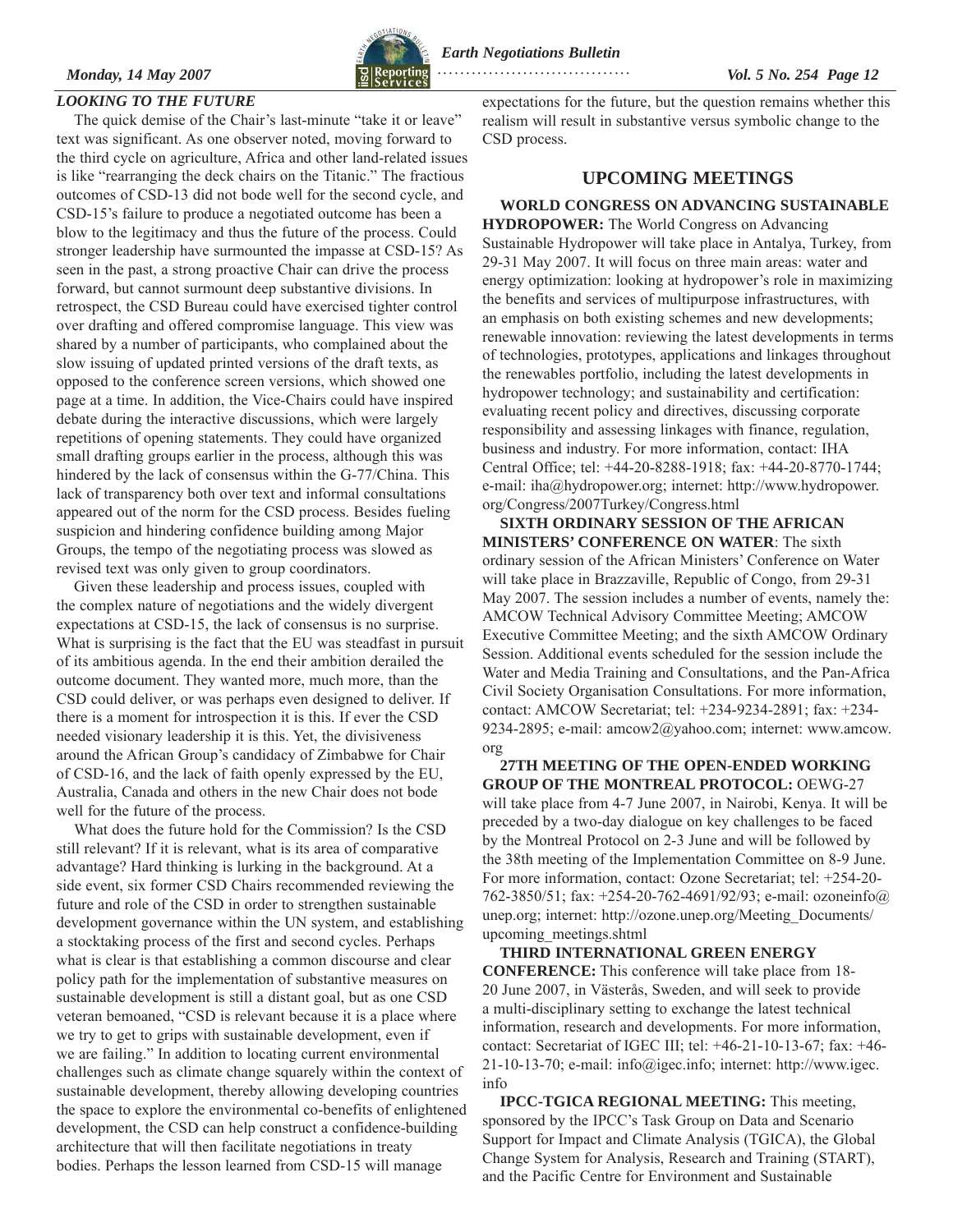### Vol. 5 No. 254 Page 13 **Monday, 14 May 2007**

*Earth Negotiations Bulletin*

Development at the University of South Pacific (PACE/USP), will take place from 20-22 June 2007, in Nadi, Fiji. It will explore innovative research approaches for addressing the multiscale and multi-disciplinary challenges associated with climate change impacts, adaptation, vulnerability and mitigation. For more information, contact: IPCC Secretariat; tel: +41-22-730- 8208; fax: +41-22-730-8025; e-mail: [ipcc-wg1@al.noaa.gov;](mailto:ipcc-wg1@al.noaa.gov) internet: [http://ipcc-wg1.ucar.edu/meeting/TGICA-Regional/](http://ipcc-wg1.ucar.edu/meeting/TGICA-Regional)

**THIRD INTERNATIONAL MEETING ON SUSTAINABLE CONSUMPTION AND PRODUCTION:** The Third International Meeting on Sustainable Consumption and Production will take place in Stockholm, Sweden, from 26-29 June 2007. It falls under the Marrakech process and is organized by the UN Department of Economic and Social Affairs (UN DESA) and the UN Environment Programme. For more information, contact: Alejandro Carpio, UN DESA; tel: +1- 212-963-4606; fax: +1-212-963-4260; e-mail: [carpio@un.org;](mailto:carpio@un.org) internet: [http://www.un.org/esa/sustdev/sdissues/consumption/](http://www.un.org/esa/sustdev/sdissues/consumption/Marrakech/conprod10Ystockholm.htm) [Marrakech/conprod10Ystockholm.htm](http://www.un.org/esa/sustdev/sdissues/consumption/Marrakech/conprod10Ystockholm.htm) 

**ECONOMIC AND SOCIAL COUNCIL (ECOSOC) 2007 SUBSTANTIVE SESSION:** The ECOSOC 2007 Substantial Session will take place in Geneva, Switzerland, from 2-27 July 2007. It will be organized as follows: high-level segment (2- 5 July 2007); dialogue with the Executive Secretaries of the regional commissions (6 July 2007); coordination segment (6-10 July 2007); operational activities segment (10-13 July 2007); humanitarian affairs segment 16-18 July 2007); general segment (19-26 July 2007); and conclusion of the work of the Council (27 July 2007). For more information, contact: ECOSOC Secretariat; tel: +1-212- 963-1811; fax: +1-212-963-1712; e-mail: [ecosocinfo@un.org;](mailto:ecosocinfo@un.org) internet: [http://www.un.org/docs/](http://www.un.org/docs/ecosoc/meetings/2007/) [ecosoc/meetings/2007/](http://www.un.org/docs/ecosoc/meetings/2007/) 

**INTERNATIONAL WORKSHOP ON ECONOMIC OPPORTUNITY IN DRYLANDS:** This workshop is scheduled to be held from 2-8 July 2007, in Beijing, China. For more information, contact the Chinese Academy of Forestry; tel: +86-10-62-88-9-090; fax: +86-10-62-88-42-29; e-mail: [hegs@](mailto:hegs@cat.ac.cn) [cat.ac.cn;](mailto:hegs@cat.ac.cn) internet: http://[www.forestry.ac.cn](http://www.forestry.ac.cn)

**UNFCCC DIALOGUE AND KYOTO PROTOCOL**  AWG 4: The fourth workshop under the "Dialogue on longterm cooperative action to address climate change by enhancing implementation of the Convention" and the fourth session of the AWG, will take place from 27-31 August 2007, in Vienna, Austria. For more information, contact: UNFCCC Secretariat; tel: +49-228-815-1000; fax: +49-228-815-1999; e-mail: [secretariat@unfccc.int;](mailto:secretariat@unfccc.int) internet:<http://www.unfccc.int>

**EIGHTH SESSION OF THE CONFERENCE OF THE PARTIES TO THE UN CONVENTION TO COMBAT DESERTIFICATON:** UNCCD COP 8 will be held from 3-14 September 2007, in Madrid, Spain. The Committee for the Review of the Implementation of the Convention and the Committee on Science and Technology will also meet concurrently. For more information, contact: UNCCD Secretariat; tel: +49-228-815-2800; fax: +49-228-815-2898; email: [secretariat@unccd.int;](mailto:secretariat@unccd.int) internet:<http://www.unccd.int>

**NINETEENTH MEETING OF THE PARTIES TO THE MONTREAL PROTOCOL:** MOP-19 will take place from 17- 21 September 2007, in Montreal, Canada, marking the Protocol's

20th anniversary. It will be preceded by the 39th meeting of the Implementation Committee from 12-14 September 2007. For more information, contact: Ozone Secretariat; tel: +254-20-762- 3850/51; fax: +254-20-762-4691/92/93; e-mail: [ozoneinfo@](mailto:ozoneinfo@unep.org) [unep.org;](mailto:ozoneinfo@unep.org) internet: [http://ozone.unep.org/](http://ozone.unep.org)

**6TH MINISTERIAL CONFERENCE ON ENVIRONMENT FOR EUROPE**: The 6th Ministerial Conference on Environment for Europe will take place in Belgrade, Serbia, from 10-12 October 2007. The process provides a common platform for cooperation on improving the environment and for working towards the convergence of environmental policies through the region. The conference will consider: evaluation and implementation of commitments; capacity building and partnerships; and the way forward. For more information, contact: Secretariat; tel: +381-11-31-31-355; e-mail: [secretariat@EfE-Belgrade2007.org;](mailto:secretariat@EfE-Belgrade2007.org) internet: [http://www.](http://www.efe-belgrade2007.org) [efe-belgrade2007.org](http://www.efe-belgrade2007.org) 

**27TH SESSION OF THE INTERGOVERNMENTAL PANEL ON CLIMATE CHANGE:** IPCC-27 will take place from 12-16 November 2007, in Valencia, Spain, and will focus on the adoption of the IPCC's Fourth Assessment Report (AR4). For more information, contact: Rudie Bourgeois, IPCC Secretariat; tel: +41-22-730-8208; fax: +41-22-730-8025; e-mail: [IPCC-Sec@wmo.int;](mailto:IPCC-Sec@wmo.int) internet: [http://www.ipcc.ch/](http://www.ipcc.ch)

**THIRTEENTH CONFERENCE OF THE PARTIES TO THE UNFCCC AND THIRD MEETING OF THE PARTIES TO THE KYOTO PROTOCOL:** The thirteenth Conference of the Parties to the UNFCCC and third Meeting of the Parties to the Kyoto Protocol will take place in Bali, Indonesia, from 3-14 December 2007. These meetings will coincide with the 27th meetings of the UNFCCC's subsidiary bodies and the *Ad Hoc* Working Group on Further Commitments from Annex I Parties under the Kyoto Protocol. There is also expected to be a UNFCCC Dialogue on Long-Term Cooperative Action on Climate Change and various other events. For more information, contact: UNFCCC Secretariat; tel: +49-228-815-1000; fax: +49- 228-815-1999; e-mail: [secretariat@unfccc.int;](mailto:secretariat@unfccc.int) internet: [http://](http://www.unfccc.int) [www.unfccc.int](http://www.unfccc.int) 

**SIXTEENTH SESSION OF THE COMMISSION ON SUSTAINABLE DEVELOPMENT**: The sixteenth session of the Commission on Sustainable Development will be held at UN headquarters in New York from 5-20 May 2008. The review session will focus on agriculture, rural development, land, drought, desertification and Africa. For more information, contact: DESA Secretariat: tel: +1-212-963-8102; fax: +1-212- 963-4260; e-mail: [dsd@un.org;](mailto:dsd@un.org) internet: [http://www.un.org/esa/](http://www.un.org/esa/sustdev/csd/policy.htm) [sustdev/csd/policy.htm](http://www.un.org/esa/sustdev/csd/policy.htm)